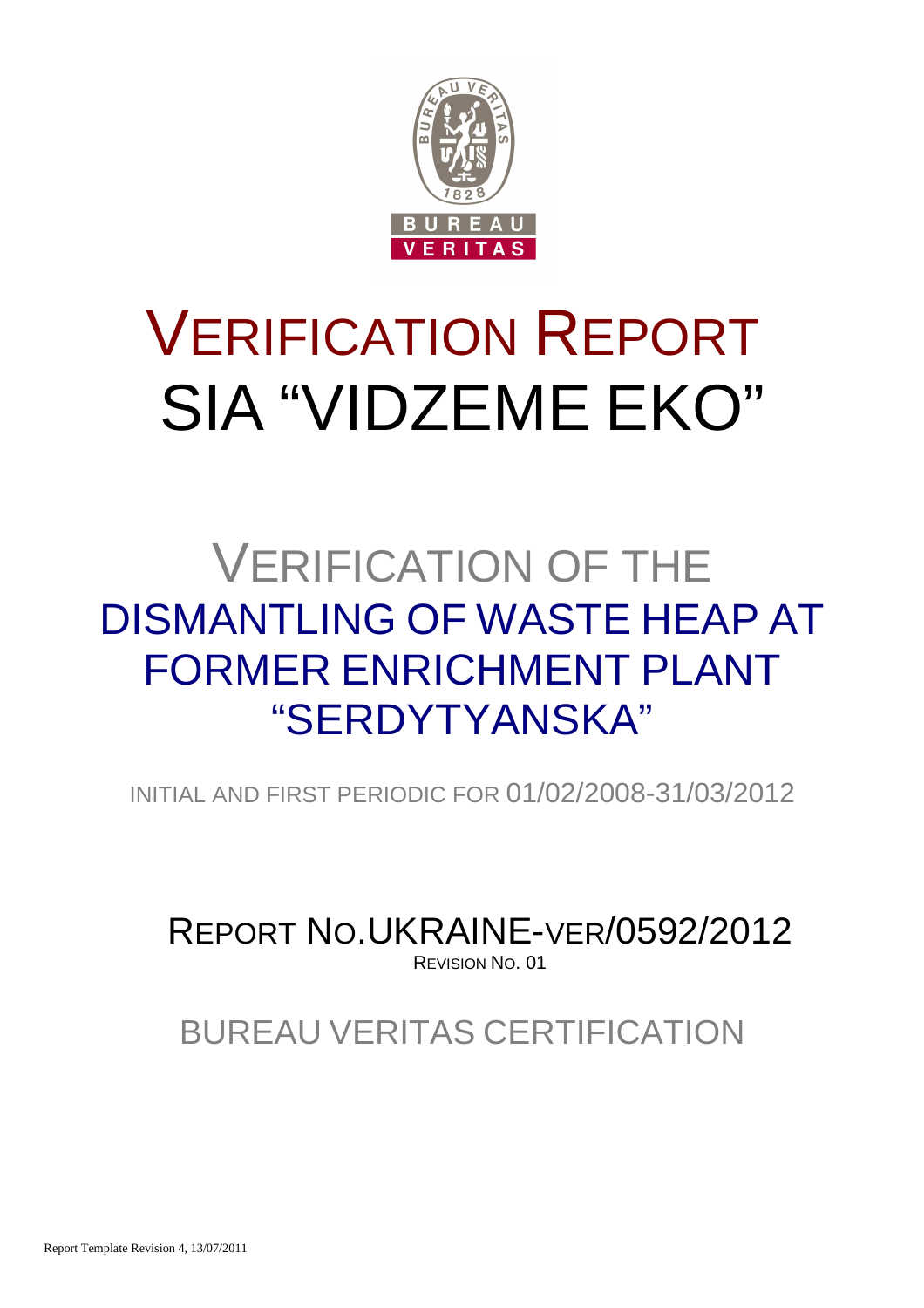

#### VERIFICATION REPORT: "DISMANTLING OF WASTE HEAP AT FORMER ENRICHMENT PLANT "SERDYTYANSKA""

| Date of first issue:<br>10/08/2012                                                                                |                       | Organizational unit:<br><b>Bureau Veritas Certification</b>                                                                                                                                                                                                                                                                                                                                                                                                                                                                                                                                                                                                                                                                                                                                                                                                                            |  |
|-------------------------------------------------------------------------------------------------------------------|-----------------------|----------------------------------------------------------------------------------------------------------------------------------------------------------------------------------------------------------------------------------------------------------------------------------------------------------------------------------------------------------------------------------------------------------------------------------------------------------------------------------------------------------------------------------------------------------------------------------------------------------------------------------------------------------------------------------------------------------------------------------------------------------------------------------------------------------------------------------------------------------------------------------------|--|
|                                                                                                                   |                       | <b>Holding SAS</b>                                                                                                                                                                                                                                                                                                                                                                                                                                                                                                                                                                                                                                                                                                                                                                                                                                                                     |  |
| Client:<br>SIA "Vidzeme Eko"                                                                                      | Client ref.:          | Victor Tkachenko                                                                                                                                                                                                                                                                                                                                                                                                                                                                                                                                                                                                                                                                                                                                                                                                                                                                       |  |
| Summary:                                                                                                          |                       |                                                                                                                                                                                                                                                                                                                                                                                                                                                                                                                                                                                                                                                                                                                                                                                                                                                                                        |  |
|                                                                                                                   |                       | Bureau Veritas Certification has made the initial and 1 <sup>st</sup> periodic verification of the "Dismantling of waste heap<br>at former enrichment plant "Serdytyanska"", project of SIA "Vidzeme Eko" located in Serdyte village,<br>Shakhtarsk district, Donetsk Region, Ukraine, and applying JI specific approach, on the basis of UNFCCC<br>criteria for the JI, as well as criteria given to provide for consistent project operations, monitoring and reporting.<br>UNFCCC criteria refer to Article 6 of the Kyoto Protocol, the JI rules and modalities and the subsequent<br>decisions by the JI Supervisory Committee, as well as the host country criteria.                                                                                                                                                                                                             |  |
|                                                                                                                   |                       | The verification scope is defined as a periodic independent review and ex post determination by the Accredited<br>Entity of the monitored reductions in GHG emissions during defined verification period, and consisted of the<br>following three phases: i) desk review of the monitoring report against project design and the baseline and<br>monitoring plan; ii) follow-up interviews with project stakeholders; iii) resolution of outstanding issues and the<br>issuance of the final verification report and opinion. The overall verification, from Contract Review to<br>Verification Report & Opinion, was conducted using Bureau Veritas Certification internal procedures.                                                                                                                                                                                                |  |
| Actions Requests (CR, CAR and FAR), presented in Appendix A.                                                      |                       | The first output of the verification process is a list of Clarification, Corrective Actions Requests, Forward                                                                                                                                                                                                                                                                                                                                                                                                                                                                                                                                                                                                                                                                                                                                                                          |  |
| CO <sub>2</sub> equivalent for 01/01/2012-31/03/2012).                                                            |                       | In summary, Bureau Veritas Certification confirms that the project is implemented as planned and described in<br>approved project design documents. Installed equipment being essential for generating emission reduction<br>runs reliably and is calibrated appropriately. The monitoring system is in place and the project is generating<br>GHG emission reductions. The GHG emission reduction is calculated accurately and without material errors,<br>omissions, or misstatements, and the ERUs issued totalize 2001917 tonnes of CO2 equivalent for the<br>monitoring period from 01/02/2008 to 31/03/2012 (448589 tonnes of CO2 equivalent for 01/02/2008-<br>31/12/2008, 481049 tonnes of CO2 equivalent for 01/01/2009-31/12/2009, 470784 tonnes of CO2 equivalent<br>for 01/01/2010-31/12/2010, 465218 tonnes of CO2 equivalent for 01/01/2011-31/12/2011, 136277 tonnes of |  |
| Report No.:<br>UKRAINE-ver/0592/2012                                                                              | Subject Group:<br>J١  |                                                                                                                                                                                                                                                                                                                                                                                                                                                                                                                                                                                                                                                                                                                                                                                                                                                                                        |  |
| Project title:<br>DISMANTLING OF WASTE HEAP AT FORMER<br>ENRICHMENT PLANT "SERDYTYANSKA"                          |                       |                                                                                                                                                                                                                                                                                                                                                                                                                                                                                                                                                                                                                                                                                                                                                                                                                                                                                        |  |
| Work carried out by:<br>Oleg Skoblyk - Tearn Leader, Lead Verifier<br>Vyacheslav Yeriomin - Team Member, Verifier | nint                  |                                                                                                                                                                                                                                                                                                                                                                                                                                                                                                                                                                                                                                                                                                                                                                                                                                                                                        |  |
| Work reviewed by:                                                                                                 |                       |                                                                                                                                                                                                                                                                                                                                                                                                                                                                                                                                                                                                                                                                                                                                                                                                                                                                                        |  |
| Ivan Sokolov - Technical Reviewer<br>Nikolay Chekhmestrenko - Technical<br>Specialist                             |                       | X<br>No distribution without permission from the<br>Client or responsible organizational unit                                                                                                                                                                                                                                                                                                                                                                                                                                                                                                                                                                                                                                                                                                                                                                                          |  |
| Work approved by:<br><b>Sureau</b>                                                                                | <b>Veritas</b>        |                                                                                                                                                                                                                                                                                                                                                                                                                                                                                                                                                                                                                                                                                                                                                                                                                                                                                        |  |
| Ivan Sokolov - Operational Manager                                                                                |                       | Limited distribution                                                                                                                                                                                                                                                                                                                                                                                                                                                                                                                                                                                                                                                                                                                                                                                                                                                                   |  |
| Date of this revision:<br>Rev. No.:<br>15/08/2012<br>01                                                           | Number of pages<br>22 | Unrestricted distribution                                                                                                                                                                                                                                                                                                                                                                                                                                                                                                                                                                                                                                                                                                                                                                                                                                                              |  |
|                                                                                                                   |                       |                                                                                                                                                                                                                                                                                                                                                                                                                                                                                                                                                                                                                                                                                                                                                                                                                                                                                        |  |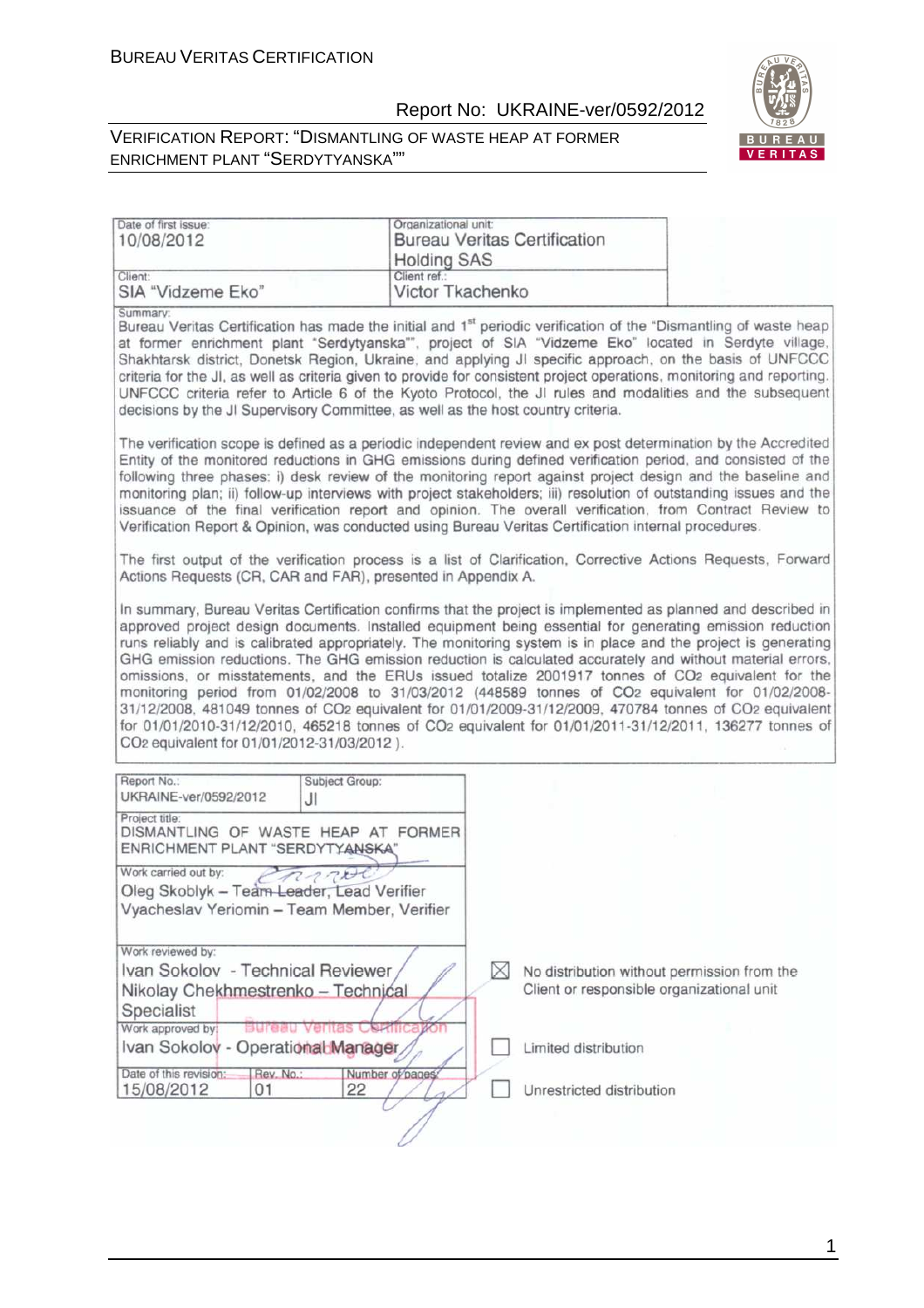VERIFICATION REPORT: "DISMANTLING OF WASTE HEAP AT FORMER ENRICHMENT PLANT "SERDYTYANSKA""

#### **Table of Contents Page 2014**

| $\overline{1}$ |                                                                     | 3              |
|----------------|---------------------------------------------------------------------|----------------|
| 1.1            | Objective                                                           | 3              |
| 1.2            | Scope                                                               | 3              |
| 1.3            | <b>Verification Team</b>                                            | 3              |
| $\overline{2}$ |                                                                     | $\overline{4}$ |
| 2.1            | <b>Review of Documents</b>                                          | $\overline{4}$ |
| 2.2            | Follow-up Interviews                                                | $\overline{4}$ |
| 2.3            | Resolution of Clarification, Corrective and Forward Action Requests | 5              |
| 3              |                                                                     |                |
| 3.1            | Remaining issues and FARs from previous verifications               | 6              |
| 3.2            | Project approval by Parties involved (90-91)                        | 6              |
| 3.3            | Project implementation (92-93)                                      | $\overline{7}$ |
| 3.4            | Compliance of the monitoring plan with the monitoring methodology   |                |
|                | $(94-98)$                                                           | 9              |
| 3.5            | Revision of monitoring plan (99-100)                                | 9              |
| 3.6            | Data management (101)                                               | 9              |
| 3.7            | Verification regarding programmes of activities (102-110)           | 10             |
| 4              |                                                                     |                |
| 5              |                                                                     |                |
|                |                                                                     |                |

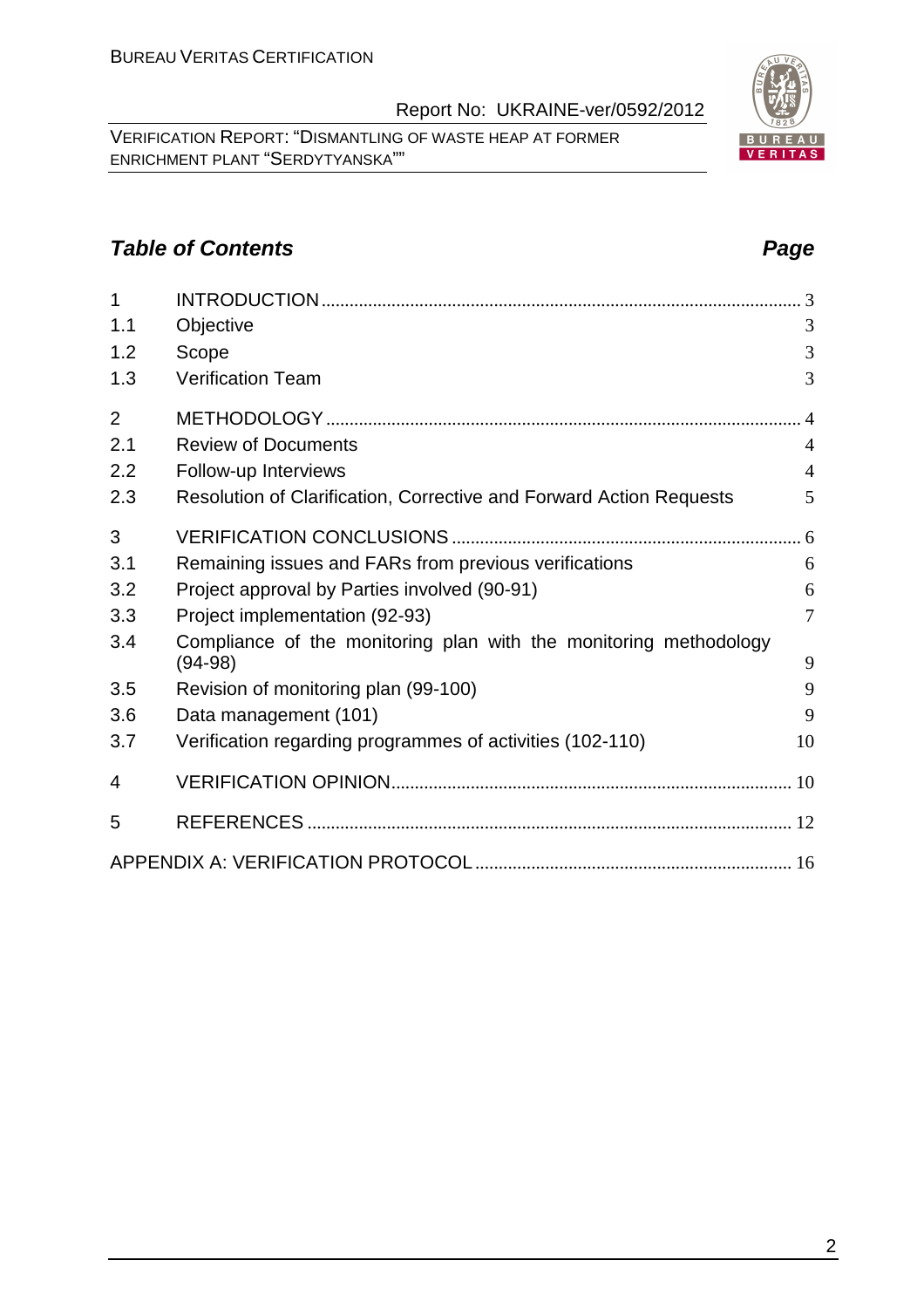VERIFICATION REPORT: "DISMANTLING OF WASTE HEAP AT FORMER ENRICHMENT PLANT "SERDYTYANSKA""



### **1 INTRODUCTION**

SIA "Vidzeme Eko" has commissioned Bureau Veritas Certification to verify the emissions reductions of its JI project "Dismantling of waste heap at former enrichment plant "Serdytyanska"" (hereafter called "the project") at Serdyte village, Shakhtarsk district, Donetsk Region, Ukraine.

This report summarizes the findings of the verification of the project, performed on the basis of UNFCCC criteria, as well as criteria given to provide for consistent project operations, monitoring and reporting.

#### **1.1 Objective**

Verification is the periodic independent review and ex post determination by the Accredited Independent Entity of the monitored reductions in GHG emissions during defined verification period.

The objective of verification can be divided in Initial Verification and Periodic Verification.

UNFCCC criteria refer to Article 6 of the Kyoto Protocol, the JI rules and modalities and the subsequent decisions by the JI Supervisory Committee, as well as the host country criteria.

#### **1.2 Scope**

The verification scope is defined as an independent and objective review of the project design document, the project's baseline study, monitoring plan and monitoring report, and other relevant documents. The information in these documents is reviewed against Kyoto Protocol requirements, UNFCCC rules and associated interpretations.

The verification is not meant to provide any consulting towards the Client. However, stated requests for clarifications, corrective and/or forward actions may provide input for improvement of the project monitoring towards reductions in the GHG emissions.

#### **1.3 Verification Team**

The verification team consists of the following personnel:

| Oleg Skoblyk<br><b>Bureau Veritas Certification</b> | Team Leader, Climate Change Verifier |
|-----------------------------------------------------|--------------------------------------|
| Vyacheslav Yeriomin                                 |                                      |

Bureau Veritas Certification Climate Change Verifier

This verification report was reviewed by:

Ivan Sokolov Bureau Veritas Certification, Internal Technical Reviewer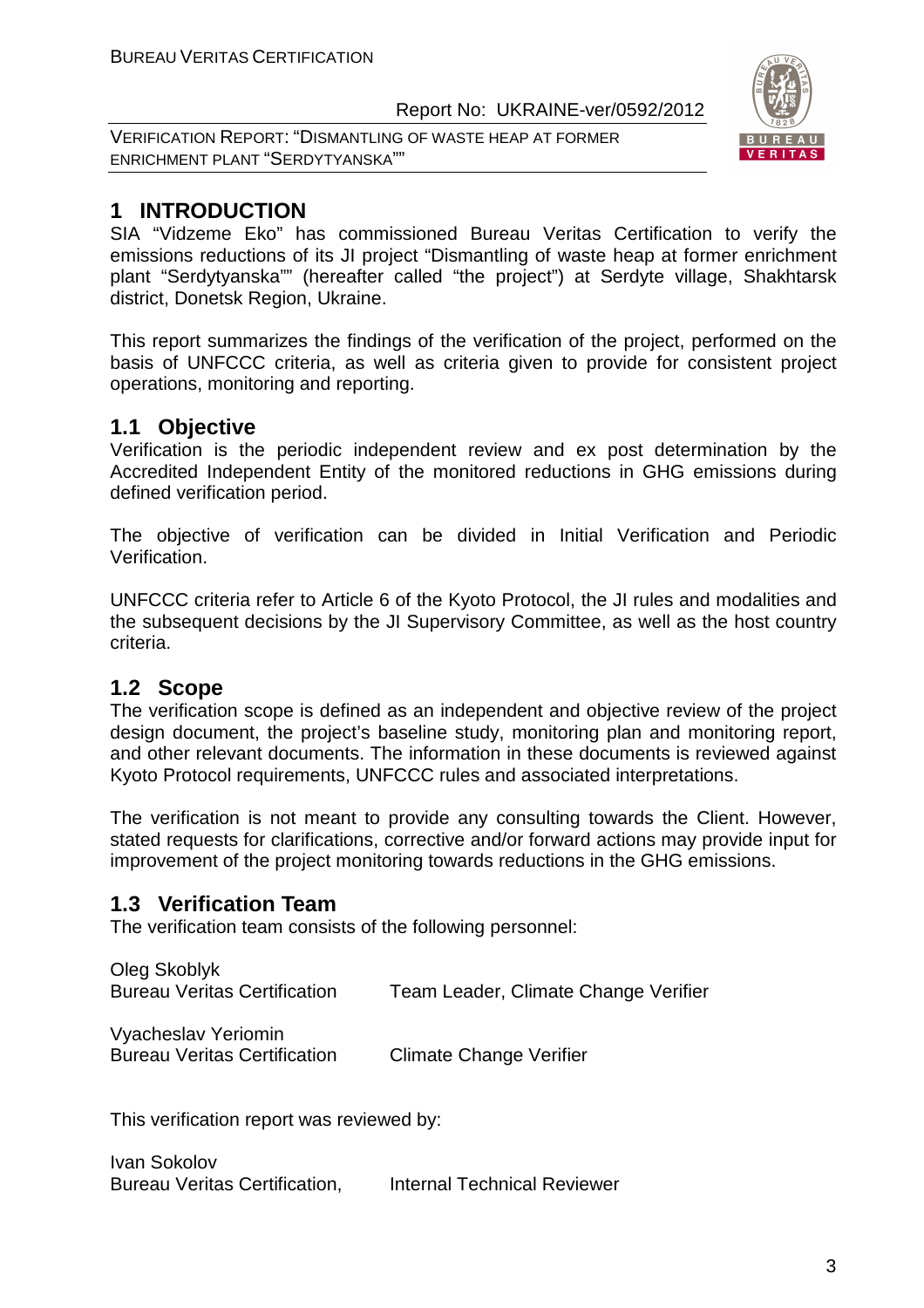VERIFICATION REPORT: "DISMANTLING OF WASTE HEAP AT FORMER ENRICHMENT PLANT "SERDYTYANSKA""



Nikolay Chekhmestrenko

Bureau Veritas Certification, Technical Specialist

#### **2 METHODOLOGY**

The overall verification, from Contract Review to Verification Report & Opinion, was conducted using Bureau Veritas Certification internal procedures.

In order to ensure transparency, a verification protocol was customized for the project, according to the version 01 of the Joint Implementation Determination and Verification Manual, issued by the Joint Implementation Supervisory Committee at its 19 meeting on 04/12/2009. The protocol shows, in a transparent manner, criteria (requirements), means of verification and the results from verifying the identified criteria. The verification protocol serves the following purposes:

- It organizes, details and clarifies the requirements a JI project is expected to meet;
- It ensures a transparent verification process where the verifier will document how a particular requirement has been verified and the result of the verification.

The completed verification protocol is enclosed in Appendix A to this report.

#### **2.1 Review of Documents**

The Monitoring Report (MR) submitted by SIA "Vidzeme Eko" and additional background documents related to the project design and baseline, i.e. country Law, Project Design Document (PDD), and Guidance on criteria for baseline setting and monitoring, Host party criteria, Kyoto Protocol, Clarifications on Verification Requirements to be Checked by an Accredited Independent Entity were reviewed.

The verification findings presented in this report relate to the Monitoring Report version 2.0 and project as described in the determined PDD.

#### **2.2 Follow-up Interviews**

On 23/07/2012 Bureau Veritas Certification performed on-site interviews with project stakeholders to confirm selected information and to resolve issues identified in the document review. Representatives of SIA "Vidzeme Eko" and PE PCF "ALTAIR-2007" were interviewed (see References). The main topics of the interviews are summarized in Table 1.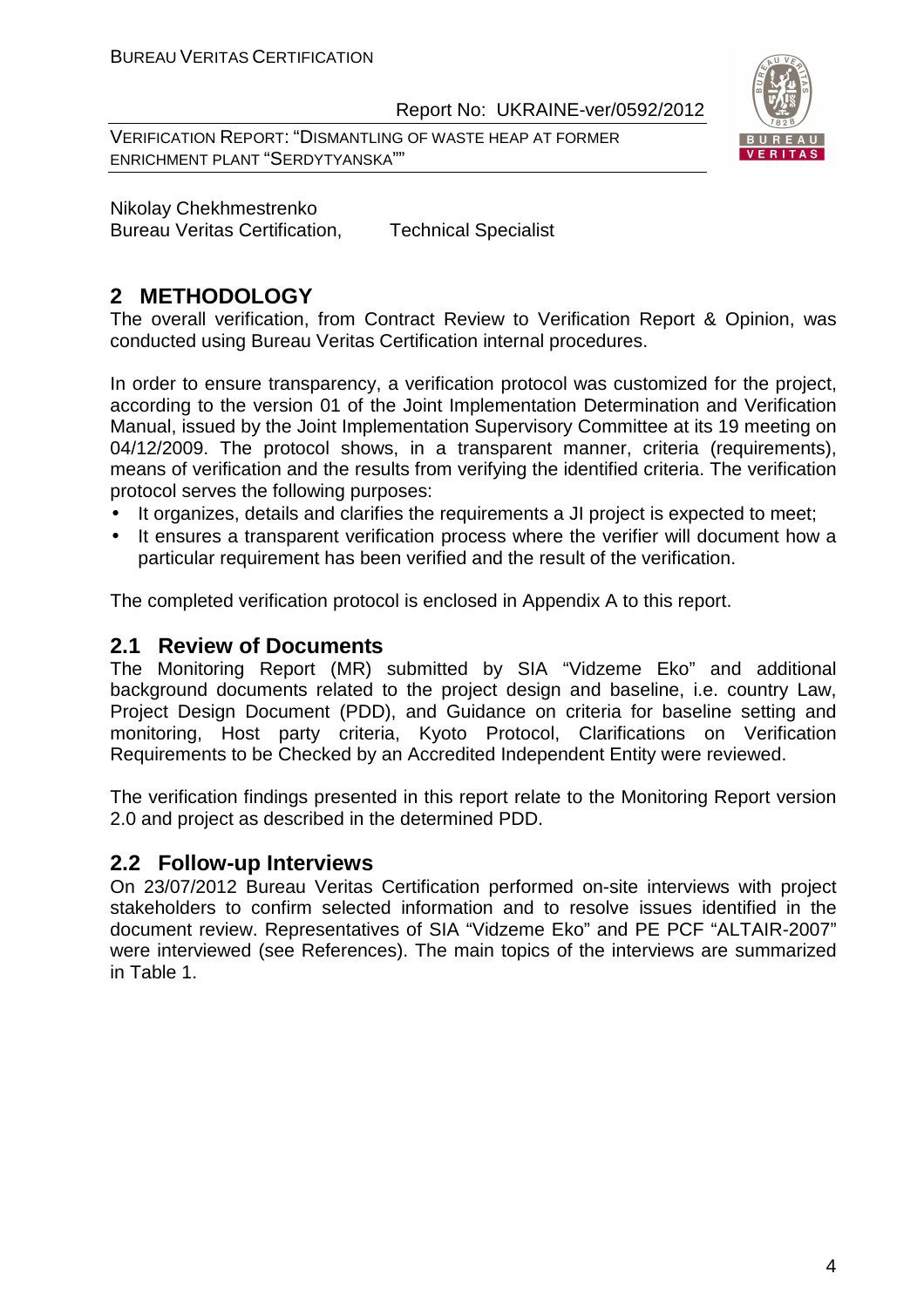VERIFICATION REPORT: "DISMANTLING OF WASTE HEAP AT FORMER ENRICHMENT PLANT "SERDYTYANSKA""



| <b>Table 1 Interview topics</b> |  |
|---------------------------------|--|
|                                 |  |

| <b>Interviewed</b><br>organization | <b>Interview topics</b>                            |
|------------------------------------|----------------------------------------------------|
| PE PCF "ALTAIR-                    | Organizational structure                           |
| 2007"                              | Responsibilities and authorities                   |
|                                    | Roles and responsibilities for data collection and |
|                                    | processing                                         |
|                                    | Installation of equipment                          |
|                                    | Data logging, archiving and reporting              |
|                                    | Metering equipment control                         |
|                                    | Metering record keeping system, database           |
|                                    | IT management                                      |
|                                    | Training of personnel                              |
|                                    | Quality management procedures and technology       |
|                                    | Internal audits and check-ups                      |
| <b>CONSULTANT</b>                  | Baseline methodology                               |
| SIA "Vidzeme Eko"                  | Monitoring plan                                    |
|                                    | Monitoring report                                  |
|                                    | <b>Excel spreadsheets</b>                          |

#### **2.3 Resolution of Clarification, Corrective and Forward Action Requests**

The objective of this phase of the verification is to raise the requests for corrective actions and clarification and any other outstanding issues that needed to be clarified for Bureau Veritas Certification positive conclusion on the GHG emission reduction calculation.

If the Verification Team, in assessing the monitoring report and supporting documents, identifies issues that need to be corrected, clarified or improved with regard to the monitoring requirements, it should raise these issues and inform the project participants of these issues in the form of:

(a) Corrective action request (CAR), requesting the project participants to correct a mistake that is not in accordance with the monitoring plan;

(b) Clarification request (CL), requesting the project participants to provide additional information for the Verification Team to assess compliance with the monitoring plan;

(c) Forward action request (FAR), informing the project participants of an issue, relating to the monitoring that needs to be reviewed during the next verification period.

The Verification Team will make an objective assessment as to whether the actions taken by the project participants, if any, satisfactorily resolve the issues raised, if any, and should conclude its findings of the verification.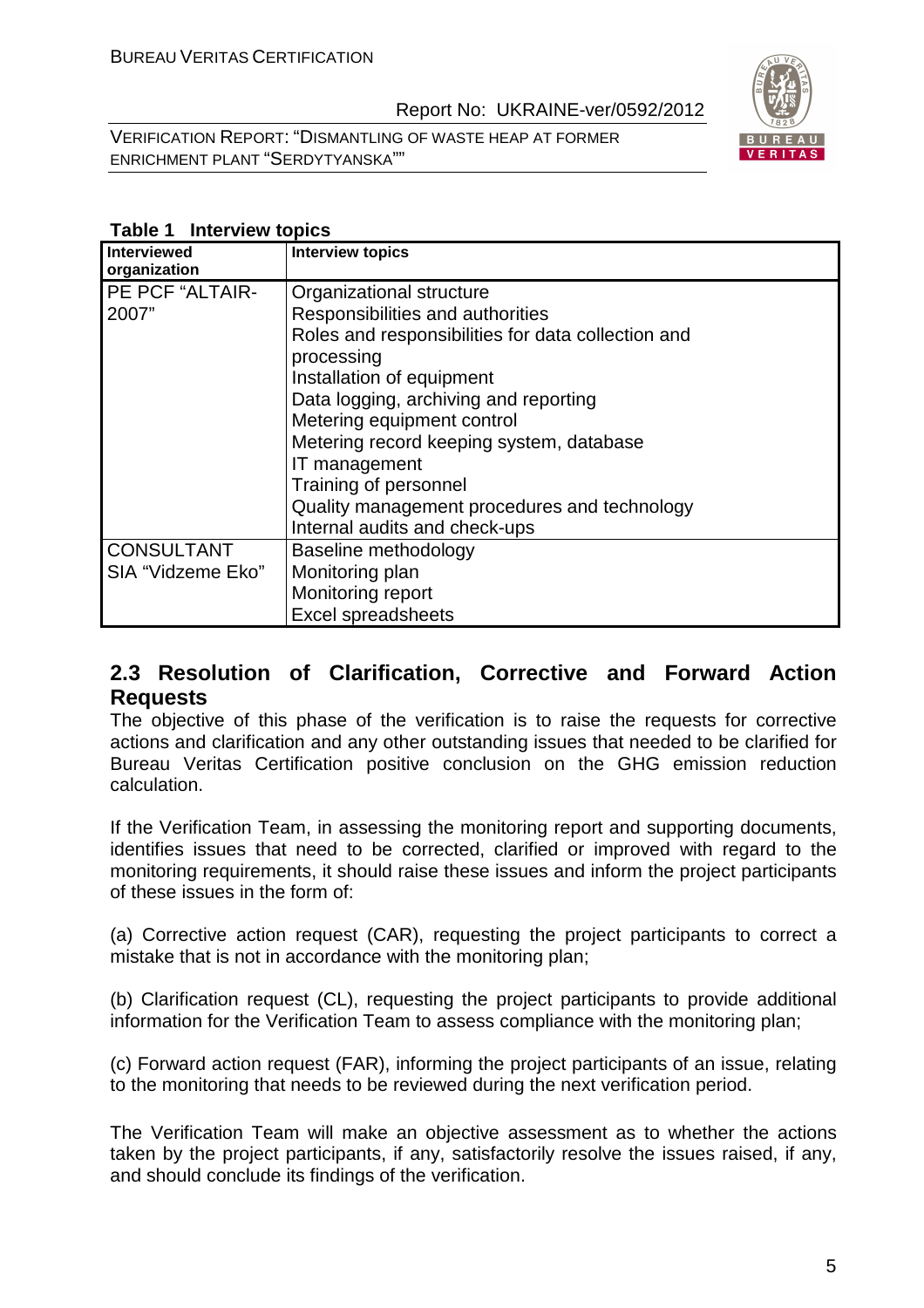VERIFICATION REPORT: "DISMANTLING OF WASTE HEAP AT FORMER ENRICHMENT PLANT "SERDYTYANSKA""



To guarantee the transparency of the verification process, the concerns raised are documented in more detail in the verification protocol in Appendix A.

#### **3 VERIFICATION CONCLUSIONS**

In the following sections, the conclusions of the verification are stated.

The findings from the desk review of the original monitoring documents and the findings from interviews during the follow up visit are described in the Verification Protocol in Appendix A.

The Clarification, Corrective and Forward Action Requests are stated, where applicable, in the following sections and are further documented in the Verification Protocol in Appendix A. The verification of the Project resulted in 4 Corrective Action Requests, 1 Clarification Requests, and 0 Forward Action Requests.

The number between brackets at the end of each section corresponds to the DVM paragraph.

#### **3.1 Remaining issues and FARs from previous verifications**

One FAR is pending from the determination process provided by Bureau Veritas Certification Holding SAS.

#### FAR01

Please provide in the PDD Letter of Endorsement issued by DFP of the Host Party and written project approvals from both parties involved.

#### Response

Letter of Approval #2216/23/7 dated 14/08/2012 has been issued from the State Environment Investment Agency of Ukraine, Designated Focal Point of the Host Party, Ukraine. Letter of Approval #12.2-02/10786 dated 25/07/2012 from Party - buyer of ERUs has been issued from Ministry of Environmental Impact and Regional Development of Latvia Republic.

#### **Conclusion**

The issue is closed based on documents, provided by project developer, SIA "Vidzeme Eko"

#### **3.2 Project approval by Parties involved (90-91)**

Letter of Approval #2216/23/7 dated 14/08/2012 has been issued from the State Environment Investment Agency of Ukraine, Designated Focal Point of the Host Party, Ukraine. Letter of Approval #12.2-02/10786 dated 25/07/2012 from Party - buyer of ERUs has been issued from Ministry of Environmental Impact and Regional Development of Latvia Republic.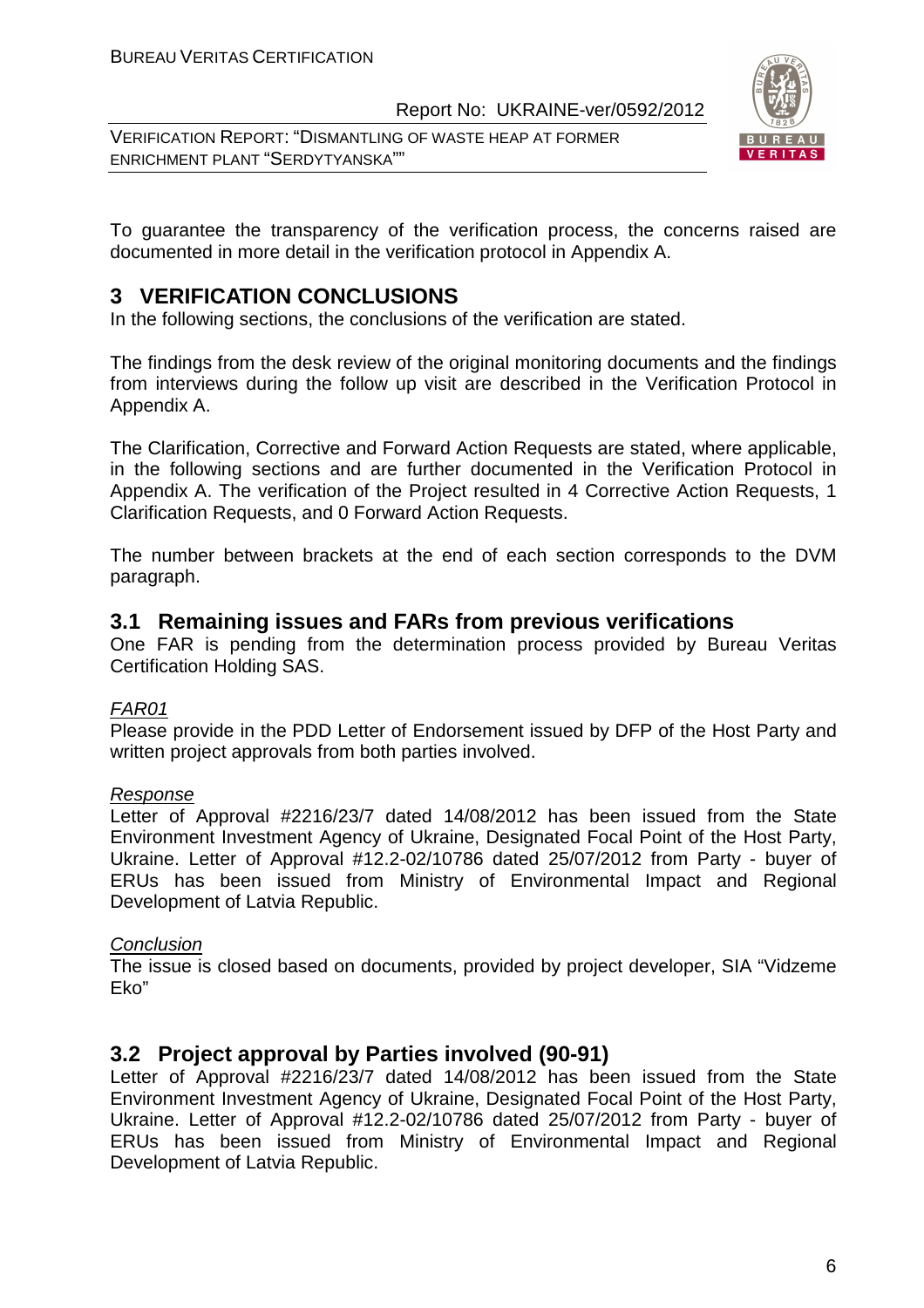VERIFICATION REPORT: "DISMANTLING OF WASTE HEAP AT FORMER ENRICHMENT PLANT "SERDYTYANSKA""



The abovementioned written approval is unconditional.

Identified problem areas for project approval, project participants' answers and conclusions of Bureau Veritas Certification are described in Annex A to the Verification Report (See CAR01).

#### **3.3 Project implementation (92-93)**

Proposed project is implemented at waste heap of former enrichment plant "Serdytyanska", which is property of "Torgivelne pidpryemstvo Kaustic" LLC. Waste heap is in leasing of PE PCF "Altair 2007", with rights on dismantling of waste heap and JI project implementation. Contract on waste heap transmittance is mentioned in point 4 of documents 2 category.

Proposed project provides complete dismantling of the dump at the former enrichment plant "Serdytyanska" with further reclamation of the area by restoring its fertile layer. During dismantling of the dump, the rocks will be divided into fractions, which will be used for blending with steam coal and subsequently supplied to heat power plants and boiler houses for burning as fuel. After sorting, the large fractions will be used for building and repairing of roads. As the result, rock mass of the dump will be fully utilized, and the received coal will replace coal, which otherwise would have had to be mined. As the result of the project, the opportunity of selfignition of heap will be eliminated. An important component of the project is its second phase – complex reclamation of the area by restoring its fertile layer and full restoration of natural ecological community. This part of the project is required, but totally expensive, due to this mechanism of joint implementation was one of the prominent factors of the project from the beginning, and financial benefits as part of this mechanism considered one of the reasons of the project implementation.

The project provides the assemblage and installation of sorting rock mass complex of dump of former enrichment plant "Serdytyanska" consisting of:

- Point of loading rock mass on Conveyor SP-202MS5;
- -Point of sorting rock mass in classes 0-30 mm and 30 mm (vibrating inertial sifter GIL-52);
- Point of storage class 0-30 mm (sheds).

Class +30 mm is expected (as required under discharging tray of sifter) to be loaded in transports and delivered to customers for building and repairing of category 4-5 roads. Class 0-30 mm is expected to be loaded in transports, undergoes a mandatory procedure of weighting and is sent to the consumer (SPC "Oblpalyvo") for blending and subsequent combustion in the thermal power plants or boiler houses. Blending of fraction (0-30) with a steam coal allows realizing the fine finishing of quality the energy coal to the requirements of Standard 4083-2002,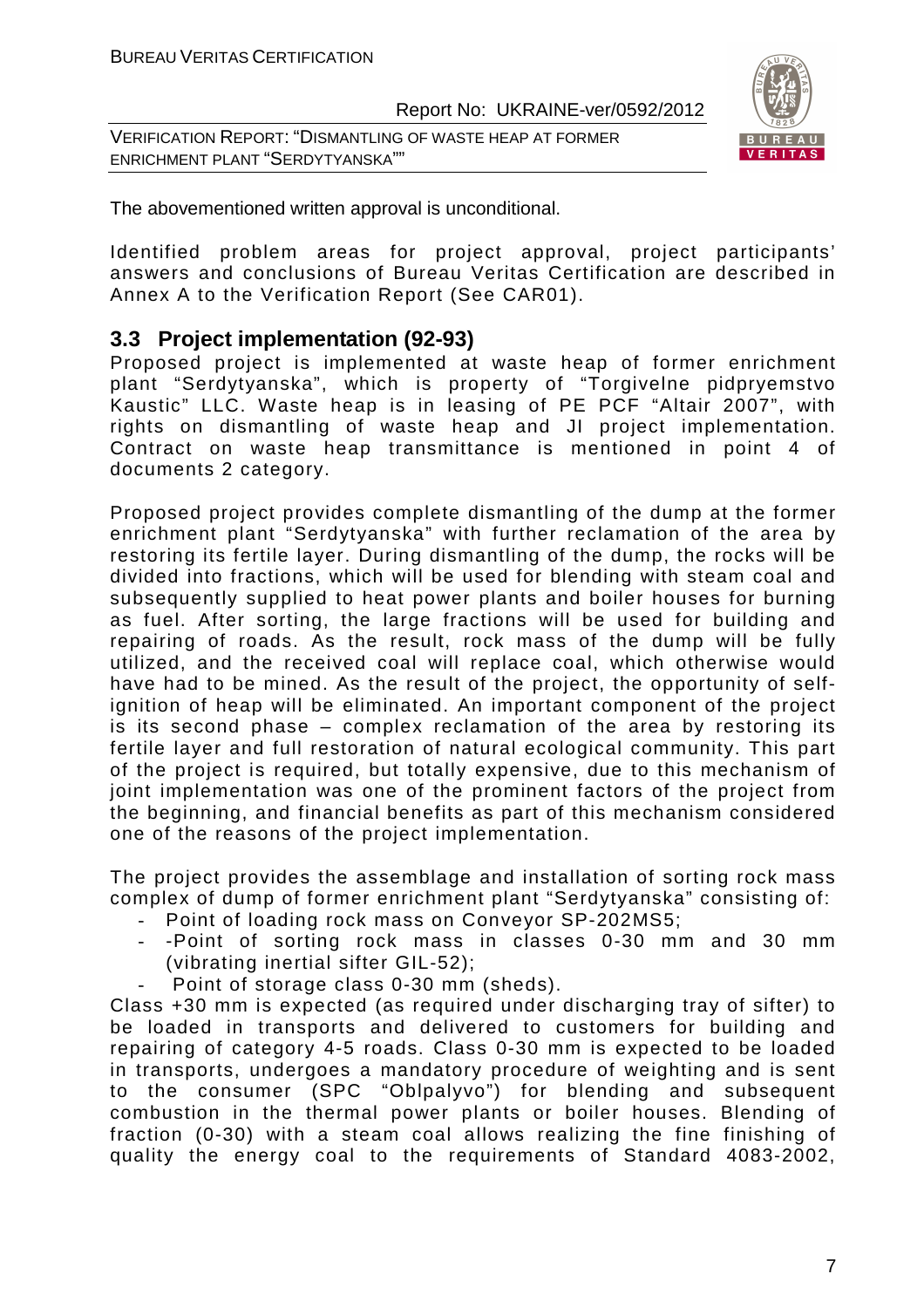VERIFICATION REPORT: "DISMANTLING OF WASTE HEAP AT FORMER ENRICHMENT PLANT "SERDYTYANSKA""



without compromising the quality of fuel on the one hand, but resulting in saving valuable energy coal on the other hand.

Technological scheme of the complex is as follows:

The rock mass of disassembly dump is delivered to the feeding scraper conveyor SP-202MS by Loader TO-28A with a bucket capacity of 2.5 m3. Humidification is applied (if the humidity of material doesn't exceed 8%) with sprinklers before the rock mass is delivered on the conveyor belt.

From the scraper conveyor through the handling unit the rock mass is fed to the sifter GIL-52 for the sorting into two classes - 0-30 mm and +30 mm. Productivity of the sifter on the original product is up to 200 tons / hour. Product of sifter screens +30 mm through the discharge tray, equipped with built-in nozzles for humidification, filled on the intermediate platform without significant accumulation. From the intermediate platform this fraction by the loader Amkodor-342V loaded into trucks and transported to the consumer (for building and repairing of category 4-5 roads).

Product of sorting class 0-30 through handling unit of sifter supplied on belt conveyor KLS. From the belt conveyor rock mass of class 0-30 mm through the handling unit of conveyor with built-in nozzles for humidification, emptied on the intermediate platform without significant accumulation, where loader ZL-50F loaded it in trucks or on a platform (warehouse) for storage. Warehouse is used if necessary without longterm storage. From storage the rock mass 0-30 mm by loader is loaded into trucks.

Starting date of the project is 03/01/2008 – the date when decision on waste heap dismantling was approved by head stuff of PE PCF "Altair-2007". Installation of sorting equipment and beginning of waste heap dismantling is 01/02/2008, the date when the monitoring period starts. Dismantling of the waste heap was finished during the site-visit time.

The date of project stop is 31/03/2012, the date when waste heap was dismantled and new flat rock formation was begun.

Level of project activity was depended by coal demand at Ukrainian market. Project owner doesn't keep coal at warehouses and produce beneficiated rock mass as when necessary. Consumers use beneficiated rock mass for mixing with low-ash steam coal and obtain fuel mixture with required technological costs and lower price.

Project boundaries described in the determined PDD are kept; coal from another waste heaps doesn't uses in project.

Difference between estimated emission reductions indicated in the PDD and provided in the Monitoring report is not observed. Factually PDDs calculations are performed ex-post for monitoring.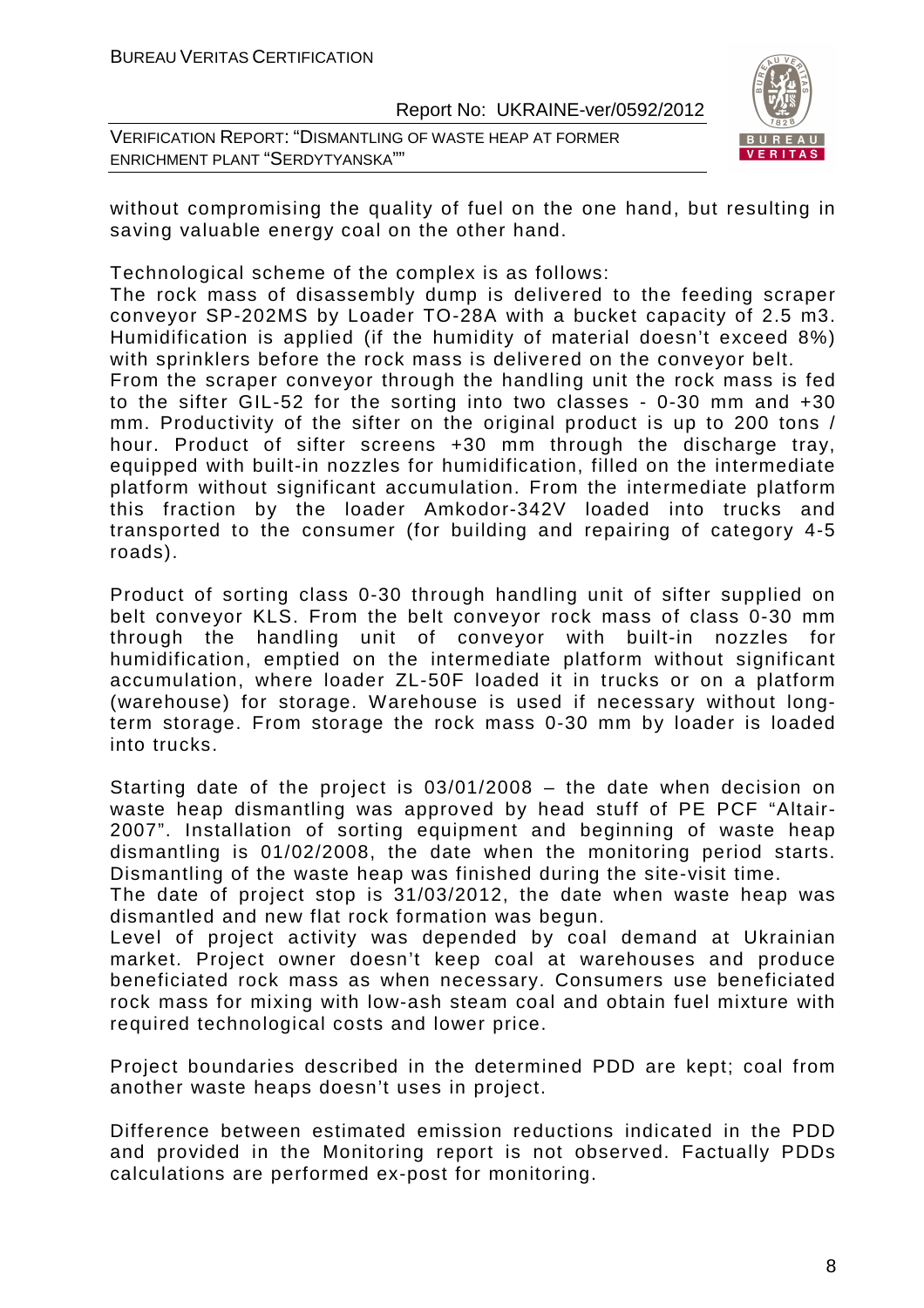VERIFICATION REPORT: "DISMANTLING OF WASTE HEAP AT FORMER ENRICHMENT PLANT "SERDYTYANSKA""



Identified problem areas for project implementation status, project participants' responses and conclusions of Bureau Veritas Certification are described in Annex A (CAR02, CAR03, CL01).

#### **3.4 Compliance of the monitoring plan with the monitoring methodology (94-98)**

The monitoring occurred in accordance with the monitoring plan included in the PDD regarding which the determination has been deemed final and is so listed on the UNFCCC JI website.

For calculating the emission reductions, key factors, such as inside Ukrainian market necessity of steam coal, work power availability, diesel fuel and electric energy prices, burning waste heaps extinguishing practice, policies in Ukraine mining sector, influencing the baseline emissions and the activity level of the project and the emissions as well as risks associated with the project were taken into account, as appropriate.

Data sources used for calculating emission reductions, such as laboratory sampling analysis, work forecasts, bookkeeper's documentation, statistical documents of Ukraine government, and scientific researches of "Respirator" are clearly identified, reliable and transparent.

Emission factors, including default emission factors, are selected by carefully balancing accuracy and reasonableness, and appropriately justified of the choice.

The calculation of emission reductions is based on conservative assumptions and the most plausible scenarios in a transparent manner.

No problem areas applicable to Compliance of the monitoring plan with the monitoring methodology were observed.

#### **3.5 Revision of monitoring plan (99-100)**

"Not applicable"

#### **3.6 Data management (101)**

The data and their sources, provided in monitoring report, are clearly identified, reliable and transparent.

The implementation of data collection procedures is in accordance with the monitoring plan, including the quality control and quality assurance procedures. These procedures are mentioned in the section "References" of this report.

The function of the monitoring equipment, including its calibration status, is in order. Account of electricity consumed in frames of project activity is provided by power meter NIK2303 ARK1T s/n 0076303 which is property of electricity Supply Company and calibrated by representatives of State Enterprise "Donetskderzhstandartmetrologiya".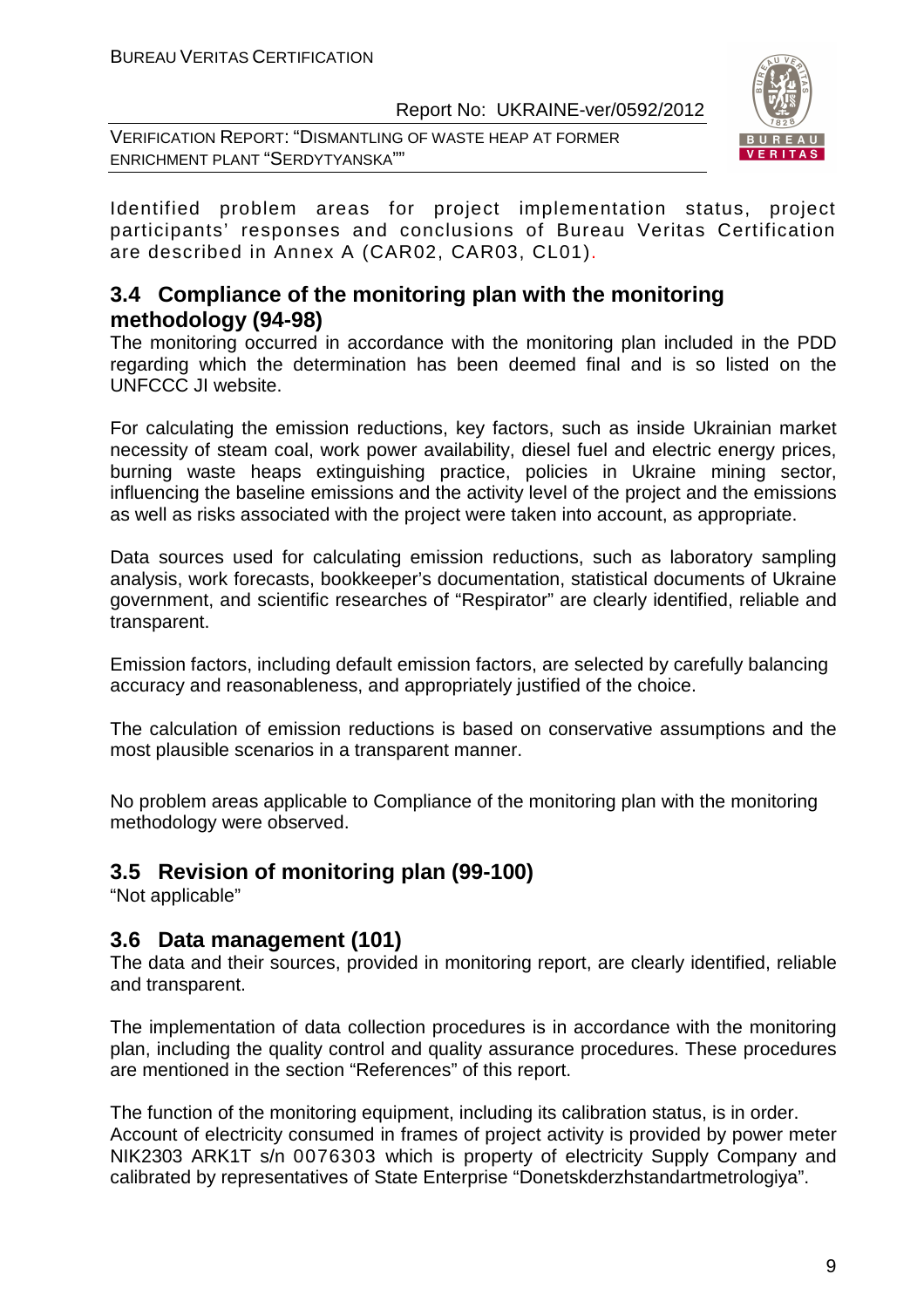VERIFICATION REPORT: "DISMANTLING OF WASTE HEAP AT FORMER ENRICHMENT PLANT "SERDYTYANSKA""



Coal parameters data, such as moisture and ash content is measuring by PE "ICC Ukrhimuglekachestvo", subcontractor of PE PCF "Altair-2007". Laboratory of PE "ICC Ukrhimuglekachestvo" is certified (see Documents 2 category), and all laboratory equipment is in calibration interval. Amount of diesel fuel is checked by invoices.

The evidence and records used for the monitoring are maintained in a traceable manner.

The data collection and management system for the project is in accordance with the monitoring plan. Adequate data flow scheme is provided in the figure 1. Data collection scheme in the monitoring report

Identified problem areas for project data management system, project participants' responses and conclusions of Bureau Veritas Certification are described in Annex A (CAR04).

#### **3.7 Verification regarding programmes of activities (102-110)**

"Not applicable"

#### **4 VERIFICATION OPINION**

Bureau Veritas Certification has performed the initial and  $1<sup>st</sup>$  periodic verification of the "Dismantling of waste heap at former enrichment plant "Serdytyanska"" Project in Serdyte village, Shakhtarsk district, Donetsk Region, Ukraine, which applies JI specific approach. The verification was performed on the basis of UNFCCC criteria and host country criteria and also on the criteria given to provide for consistent project operations, monitoring and reporting.

The verification consisted of the following three phases: i) desk review of the monitoring report against the project design and the baseline and monitoring plan; ii) follow-up interviews with project stakeholders; iii) resolution of outstanding issues and the issuance of the final verification report and opinion.

The management of SIA "Vidzeme Eko" is responsible for the preparation of the GHG emissions data and the reported GHG emissions reductions of the project on the basis set out within the project Monitoring and Verification Plan indicated in the final PDD version 2.0. The development and maintenance of records and reporting procedures in accordance with that plan, including the calculation and determination of GHG emission reductions from the project, is the responsibility of the management of the project.

Bureau Veritas Certification verified the Project Monitoring Report version 2.0 for the reporting period as indicated below. Bureau Veritas Certification confirms that the project is implemented as planned and described in approved project design documents. Installed equipment being essential for generating emission reduction runs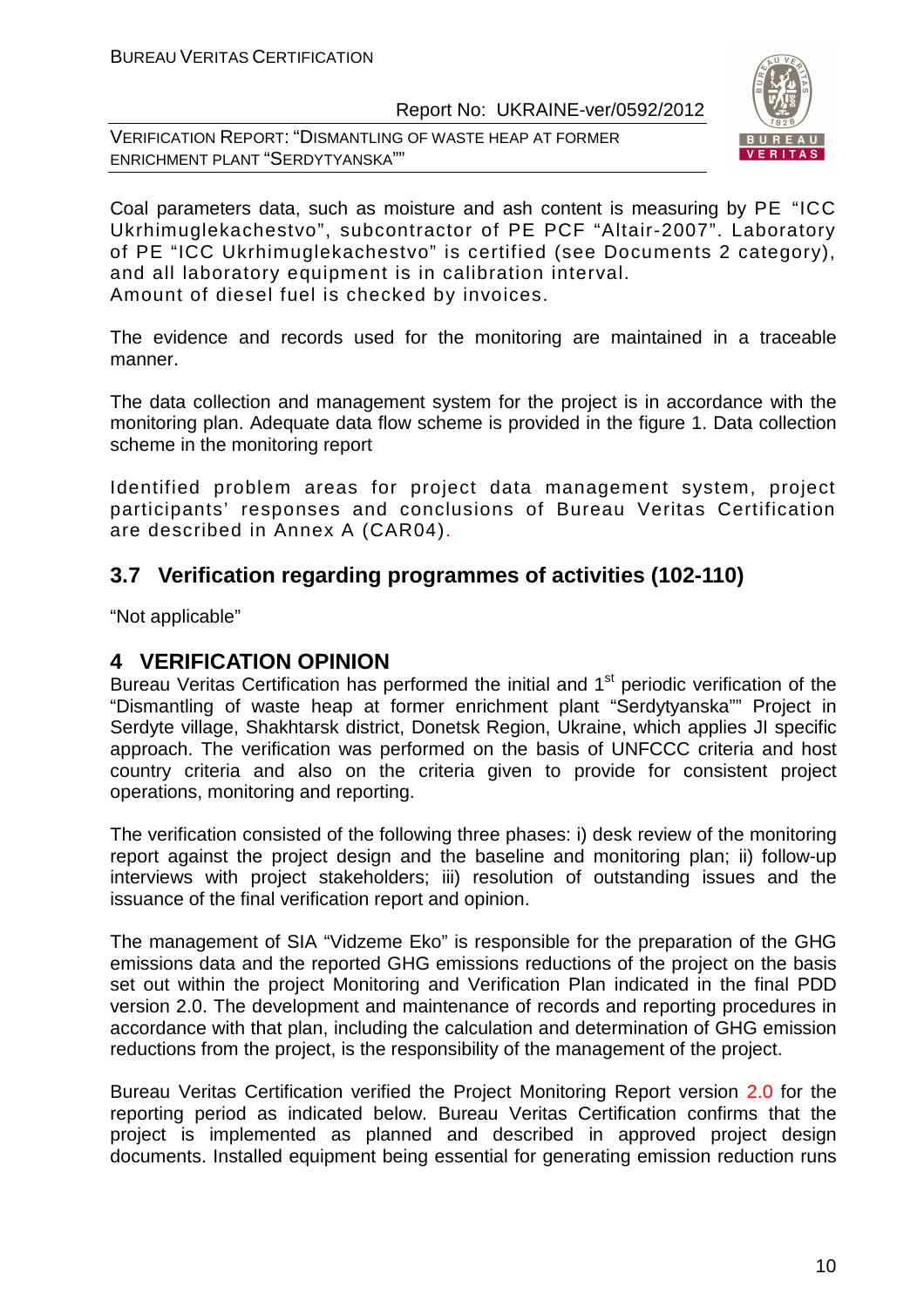VERIFICATION REPORT: "DISMANTLING OF WASTE HEAP AT FORMER ENRICHMENT PLANT "SERDYTYANSKA""



reliably and is calibrated appropriately. The monitoring system is in place and the project is generating GHG emission reductions.

Bureau Veritas Certification can confirm that the GHG emission reduction is accurately calculated and is free of material errors, omissions, or misstatements. Our opinion relates to the project's GHG emissions and resulting GHG emissions reductions reported and related to the approved project baseline and monitoring, and its associated documents. Based on the information we have seen and evaluated, we confirm, with a reasonable level of assurance, the following statement:

| Reporting period: From 01/02/2008 to 31/03/2012 |                         |                                                                                |
|-------------------------------------------------|-------------------------|--------------------------------------------------------------------------------|
| <b>Baseline emissions</b>                       | : 1563719               | tonnes of CO <sub>2</sub> equivalent.                                          |
| Project emissions                               | : 51353                 | tonnes of CO <sub>2</sub> equivalent.                                          |
| Leakages                                        | -489551                 | tonnes of CO <sub>2</sub> equivalent.                                          |
| <b>Emission Reductions</b>                      | : 2001917               | tonnes of CO <sub>2</sub> equivalent.                                          |
| From 01/02/2008 to 31/12/2008                   |                         |                                                                                |
| <b>Baseline emissions</b>                       | : 350763                | tonnes of CO <sub>2</sub> equivalent.                                          |
| Project emissions                               | : 11893                 | tonnes of CO <sub>2</sub> equivalent.                                          |
| Leakages                                        | $: -109719$             | tonnes of CO <sub>2</sub> equivalent.                                          |
| <b>Emission Reductions</b>                      | : 448589                | tonnes of CO <sub>2</sub> equivalent.                                          |
| From 01/01/2009 to 31/12/2009                   |                         |                                                                                |
| <b>Baseline emissions</b>                       | : 374202                | tonnes of CO <sub>2</sub> equivalent.                                          |
| Project emissions                               | : 12109                 | tonnes of CO <sub>2</sub> equivalent.                                          |
| Leakages                                        | $: -118956$             | tonnes of CO <sub>2</sub> equivalent.                                          |
| <b>Emission Reductions</b>                      | : 481049                | tonnes of CO <sub>2</sub> equivalent.                                          |
|                                                 |                         |                                                                                |
| From 01/01/2010 to 31/12/2010                   |                         |                                                                                |
| <b>Baseline emissions</b><br>Project emissions  | : 367299<br>: 12141     | tonnes of CO <sub>2</sub> equivalent.<br>tonnes of CO <sub>2</sub> equivalent. |
| Leakages                                        | $: -115626$             | tonnes of CO <sub>2</sub> equivalent.                                          |
| <b>Emission Reductions</b>                      | : 470784                | tonnes of CO <sub>2</sub> equivalent.                                          |
|                                                 |                         |                                                                                |
| From 01/01/2011 to 31/12/2011                   |                         |                                                                                |
| <b>Baseline emissions</b>                       | : 364835                | tonnes of CO <sub>2</sub> equivalent.                                          |
| Project emissions                               | : 12018                 | tonnes of CO <sub>2</sub> equivalent.                                          |
| Leakages<br><b>Emission Reductions</b>          | $: -112401$<br>: 465218 | tonnes of CO <sub>2</sub> equivalent.                                          |
|                                                 |                         | tonnes of CO <sub>2</sub> equivalent.                                          |
| From 01/01/2012 to 31/03/2012                   |                         |                                                                                |
| <b>Baseline emissions</b>                       | : 106620                | tonnes of CO <sub>2</sub> equivalent.                                          |
| Project emissions                               | 3192                    | tonnes of CO <sub>2</sub> equivalent.                                          |
| Leakages                                        | $: -32849$              | tonnes of CO <sub>2</sub> equivalent.                                          |
| <b>Emission Reductions</b>                      | : 136277                | tonnes of CO <sub>2</sub> equivalent.                                          |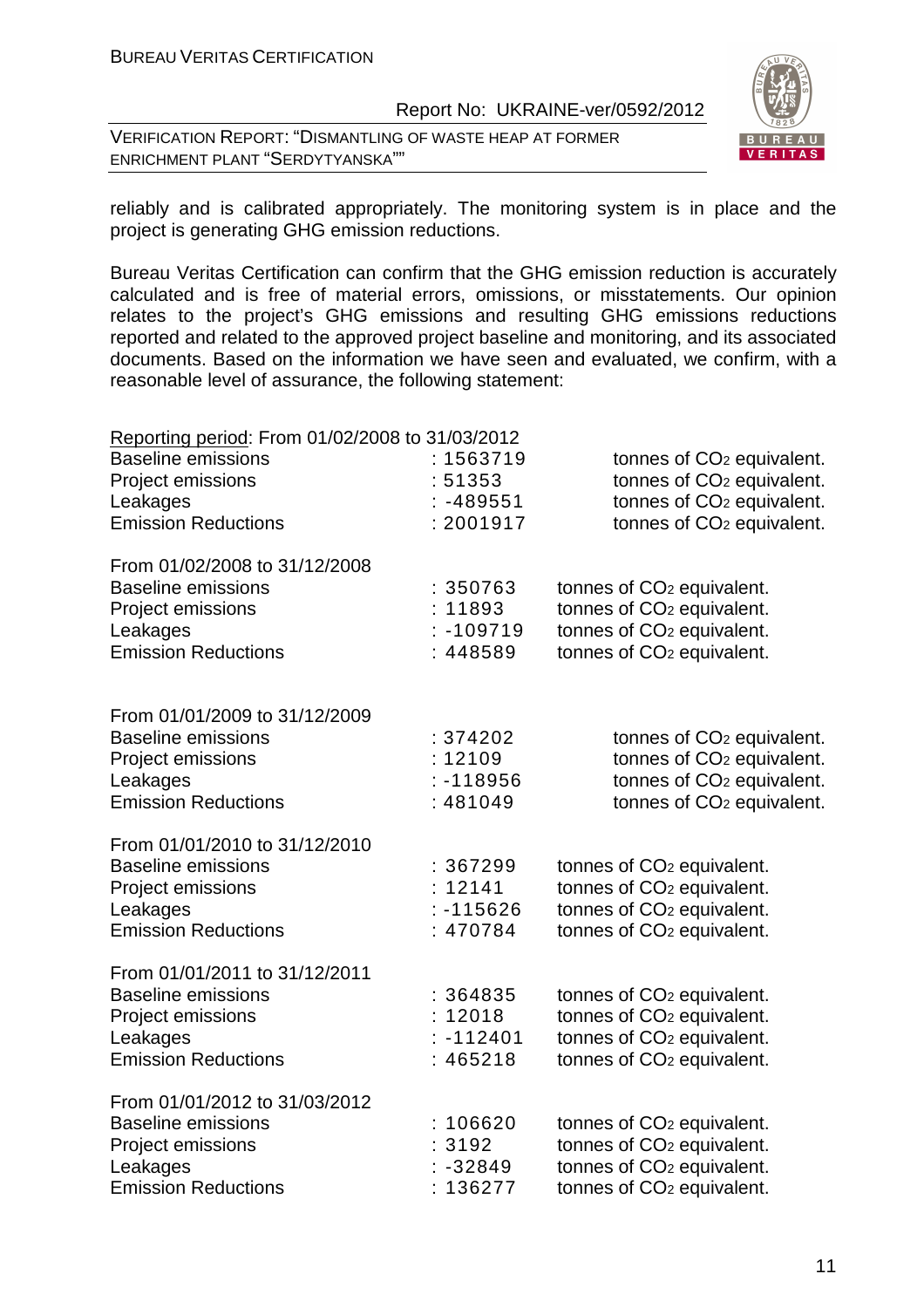VERIFICATION REPORT: "DISMANTLING OF WASTE HEAP AT FORMER ENRICHMENT PLANT "SERDYTYANSKA""



#### **5 REFERENCES**

#### **Category 1 Documents:**

Documents provided by SIA "Vidzeme Eko" that relate directly to the GHG components of the project.

- /1/ Project Design Document "Dismantling of waste heap at former enrichment plant "Serdytyanska"" dated 24/07/2012 version 2.0
- /2/ Monitoring Report "Dismantling of waste heap at former enrichment plant "Serdytyanska"" dated 30/07/2012 version 1.0
- /3/ Monitoring Report "Dismantling of waste heap at former enrichment plant "Serdytyanska"" dated 14/08/2012 version 2.0
- /4/ ERUs calculations Excel-file "Calculation MR Serdyt .xls"
- /5/ Letter of Approval #2216/23/7 dated 14/08/2012 issued by State Environment Investment Agency of Ukraine
- /6/ Letter of Approval #12.2-02/10786 dated 25.07.2012 issued by Ministry of Environment protection and regional development of Republic Latvia

#### **Category 2 Documents:**

Background documents related to the design and/or methodologies employed in the design or other reference documents.

- /1/ Passport of the dump under dismantling
- /2/ Passport. Automobile scales electronic tensometric VТА-60
- /3/ Delivery contract of Carbonaceous fraction between "Trading Company "TEHPROM" Ltd and "Trading Company "Antares" Ltd # 3118 from 03/01/2008 (in Russian).
- /4/ Act of admission and transmission of the waste heap from 03/01/2008 between Trading Company "Kaustic" Ltd and PE PCF "ALTAIR 2007"
- /5/ Agreement # 03/01/08-1 from 03/01/2008 between Trading Company "Kaustic" Ltd and PE PCF "ALTAIR 2007"
- /6/ Agreement of subcontract # 3189 from 03/01/2008 between "Trading Company "TEHPROM" Ltd and PE "COMMERCIAL COMPANY" TRUST "Ltd on the works of the dump dismantling.
- /7/ Agreement of subcontract # 1191 from 01/01/2009 between "Trading Company "TEHPROM" Ltd and "Plastmontazh" Ltd on the works of the dump dismantling
- /8/ Agreement of subcontract # 30182 from 03/01/2008 between PE PCF "ALTAIR 2007" (Customer) and "Trading Company "TEHPROM" Ltd (Performer) on the works of the dump dismantling.
- /9/ Certificate of metrological certification #156 from 014/11/2008, the scales automobile electronic tenzometric VTA-60 №070900951
- /10/ Certificate of metrological certification # 169 from 21/10/2009 the scales automobile electronic tenzometric VTA-60 №070900951
- /11/ Certificate of metrological certification #132 from 18/11/2010 the scales automobile electronic tenzometric VTA-60 №070900951
- /12/ Certificate of metrological certification # 146 from 25/10/2011. the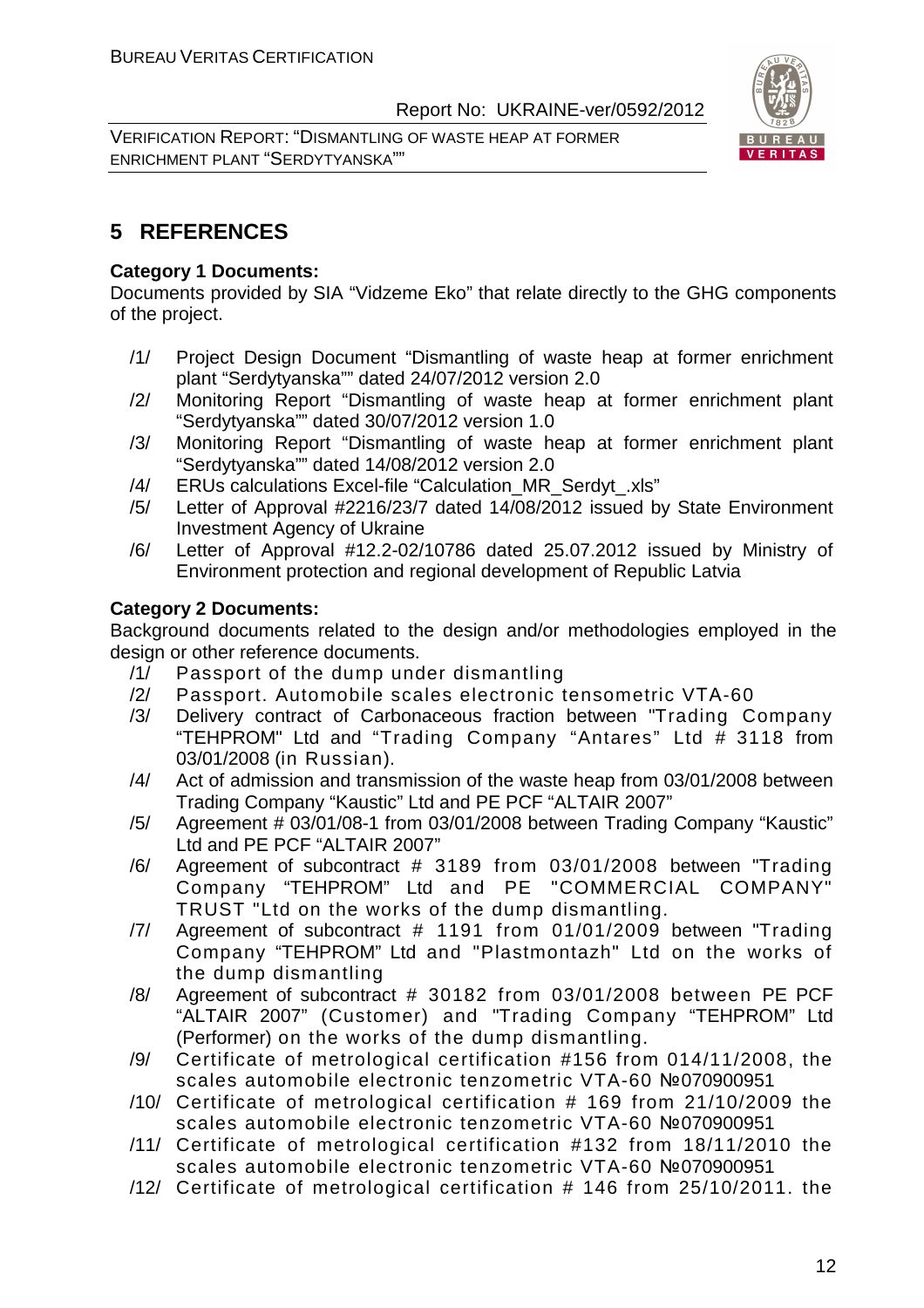VERIFICATION REPORT: "DISMANTLING OF WASTE HEAP AT FORMER ENRICHMENT PLANT "SERDYTYANSKA""



scales automobile electronic tenzometric VTA-60 №070900951.

- /13/ Registration certificate MB.2.844.000 ПС on Hygrometer psychrometric issued JSK «Steclopribor» (in Russian).
- /14/ Order Derjspojivstandart Ukraine "Donetskstandartmetrolohiya" SC # 283 of 15/04/2011, the appointing committee to check the conditions for certification of Coal Laboratory.
- /15/ Certificate attestation of Coal Chemic al Laboratory PE "Industrial Commercial Firm" UKRHYMVUHLEKACHESTVO" # VL-089/2011 issued 4/22/2011 was in force prior to 22/04/2014.
- /16/ Certificate number 361 and the protocol number 361 of 28/05/2008, the screening laboratory certification number 347 for grain size and purity sifter loose types of materials to form a square cell that belongs to JSC "Rodnik".
- /17/ Certificate # 00732 and the protocol # 00732 from 15/08/2010, the certification of sieves with mesh metal square cells, type SL-200, pl. #347.
- /18/ Certificate  $#$  362 and the protocol  $#$  362 from 28/05/2008, the screening laboratory certification # 348 for grain size and purity sifter loose kinds of materials with a round shape cell
- /19/ Certificate # 334 and the protocol # 334 from 01/10/2008 certification of electric laboratory SNOL 7,2/1100 pl. # 06174
- /20/ Certificate # 72 dated 05/05/2011, at Electric laboratory SNOL 67/350, pl. # 11928.
- /21/ Certificate # 71 dated 05/05/2011, at Electric SNOL 7,2/1100 pl. # 05739.
- /22/ Certificate # 10 and protocol # 10 dated 25/01/2011, the certification sieve control type SLM, pl. #348 to determine the grain size and purity sifter loose types of materials to form a square cell..
- $/23/$  Certificate # 9 and protocol # 9 dated 25/01/2011, the certification # 347 sieve control type SLM, pl. # 347 to determine the grain size and purity sifter loose types of materials to form a square cell.
- $/24/$  Certificate # 8 and protocol # 8 dated 25/01/2011, the screening laboratory certification # 347, pl. # 348 to determine the grain size and purity sifter loose kinds of materials with a round shape cell.
- /25/ Certificate # 7 dated 20/01/2011, at Electric laboratory furnace SNOL 7,2/1100 pl. # 103426
- /26/ Certificate # 330 and the protocol # 330 dated 23/09/2008, the certification of the drying box SNOL 67/350, pl. # 12357
- /27/ Act dated 20/04/201 on the execution of the "Donetskstandartmetrolohiya" SC , coal laboratory tests on PE "VFK" UKRHYMUHLEKACHESTVO " certification criteria.
- /28/ Act # 26/70190 of the state weights laboratory calibration of general purpose and standard of all types, certified screens of all types, metrological certification muffle furnaces, electric resistance furnaces.
- /29/ Guarantee tickets to the electronic scales A 6000, # 759, electronic scales XAS 100/C # 759, furnace SNOL 67/350, pl. # 12 357 , laboratory electric furnace SNOL 7.2/1100 № 06174
- /30/ Expert opinion dated 31/03/2011, with the results of examination of documents submitted Coal Laboratory PE "TCF" UKRHYMUHLEKACHESTVO "which examined on measurements in in the state metrological supervision.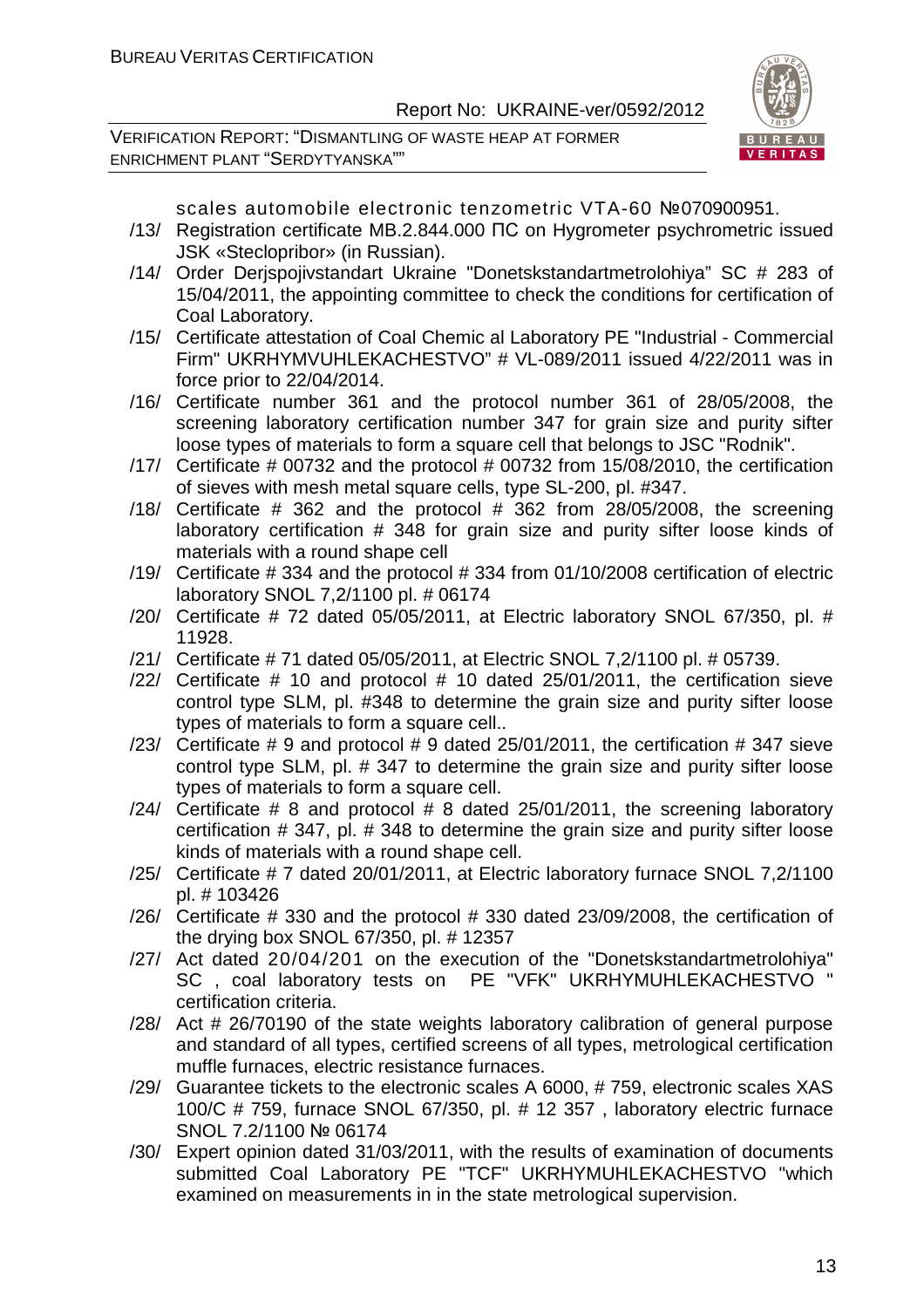VERIFICATION REPORT: "DISMANTLING OF WASTE HEAP AT FORMER ENRICHMENT PLANT "SERDYTYANSKA""



- /31/ Journal of weighing equipment and technology for coal laboratoriesfirm "Ukrhimuglekachestvo" (in Russian).
- /32/ Passport # 9. Electric Laboratory, pl. # 05739, inv. # 9, the type -SNOL 7.2/1100 (in Russian).
- /33/ Passport # 7. Electric Laboratory furnace, pl. # 11928, inv. # 7, thetype SNOL 67/350 (in Russian).
- /34/ Passport # 6. Sieve Laboratory, pl. # 347, inv. # 6 (in Russian).
- /35/ Passport # 5. Sieve Laboratory, pl # 348, inv. # 5 (in Russian).
- /36/ Passport # 4. Stopwatch pl. # 7095, inv. # 4, type SOPpr 2a-2-010(in Russian)
- /37/ Passport # 3. Electronic Scales, pl. # 209 807, inv. # 3, the type ofXAS 100/1 (in Russian).
- /38/ Passport # 2. Electronic Scales, pl. # 214295, inv. # 2, the type ofXAS 100/1 (in Russian).
- /39/ Passport # 1. Scales pl. # 759, inv. # 1, type A-6000 ((in Russian).
- /40/ Plan for coal laboratory firm "Ukrhimuglekachestvo" (in Russian).
- /41/ Guide of maintenance. Electric water distiller pharmacy, DE-4-02"EMO" OKP 94 5243, model 737 (in Russian).
- /42/ Certificate of verification of the working measuring instrument from 15/03/2012 # 02/08-245 - mechanical stopwatch JOP pr-2a-2-000pl. # 7095.
- /43/ Passport. Mechanical Stopwatch SOppr-2a-2-010 (in Russian).
- /44/ Quality Certificate # 005 dated 25/04/2008, the chopper vibrating75T DRM, pl. # 1087 (in Russian)
- /45/ Passport-75T DrM.000PS. Chopper vibrating 75T-DRM .
- /46/ Act of performed work of weighing from 01/10/08 of 42083.80 tons of carbonaceous rocks
- /47/ Act of admission and transmission of performed work from 01/10/08 for 24 924 862.61 UAH. and calculation of the costs for the act of performed works
- /48/ Sales invoice# 83 for 42083.80 tons of Carbonaceous rocks
- /49/ Certificate # 81 on the quality of coal from 30/09/2008
- /50/ Act of performed work of weighing from 01/07/10 of 40253.15 tons of carbonaceous rocks
- /51/ Act of admission and transmission of performed work from 01/07/10 for 3 979 370.87 UAH. and calculation of the costs for the act of performed works
- /52/ Sales invoice# 75 for 40253.15 tons of Carbonaceous rocks
- /53/ Certificate # 59 on the quality of coal from 30/06/2010
- /54/ Act of performed work of weighing from 01/02/12 of 473479.65 tons of carbonaceous rocks
- /55/ Act of admission and transmission of performed work from 01/02/12 for 4 906 139.24 UAH. and calculation of the costs for the act of performed works
- /56/ Sales invoice# 12 for 473479.65 tons of Carbonaceous rocks
- /57/ Certificate # 9 on the quality of coal from 31/01/2012

#### **Persons interviewed:**

List persons interviewed during the verification or persons that contributed with other information that are not included in the documents listed above.

- /1/ Gints KIavinsh SIA "Vidzeme Eko" JI Project Manager
- /2/ Tymofeev Sergiy Petrovych SIA "Vidzeme Eko" JI Consultant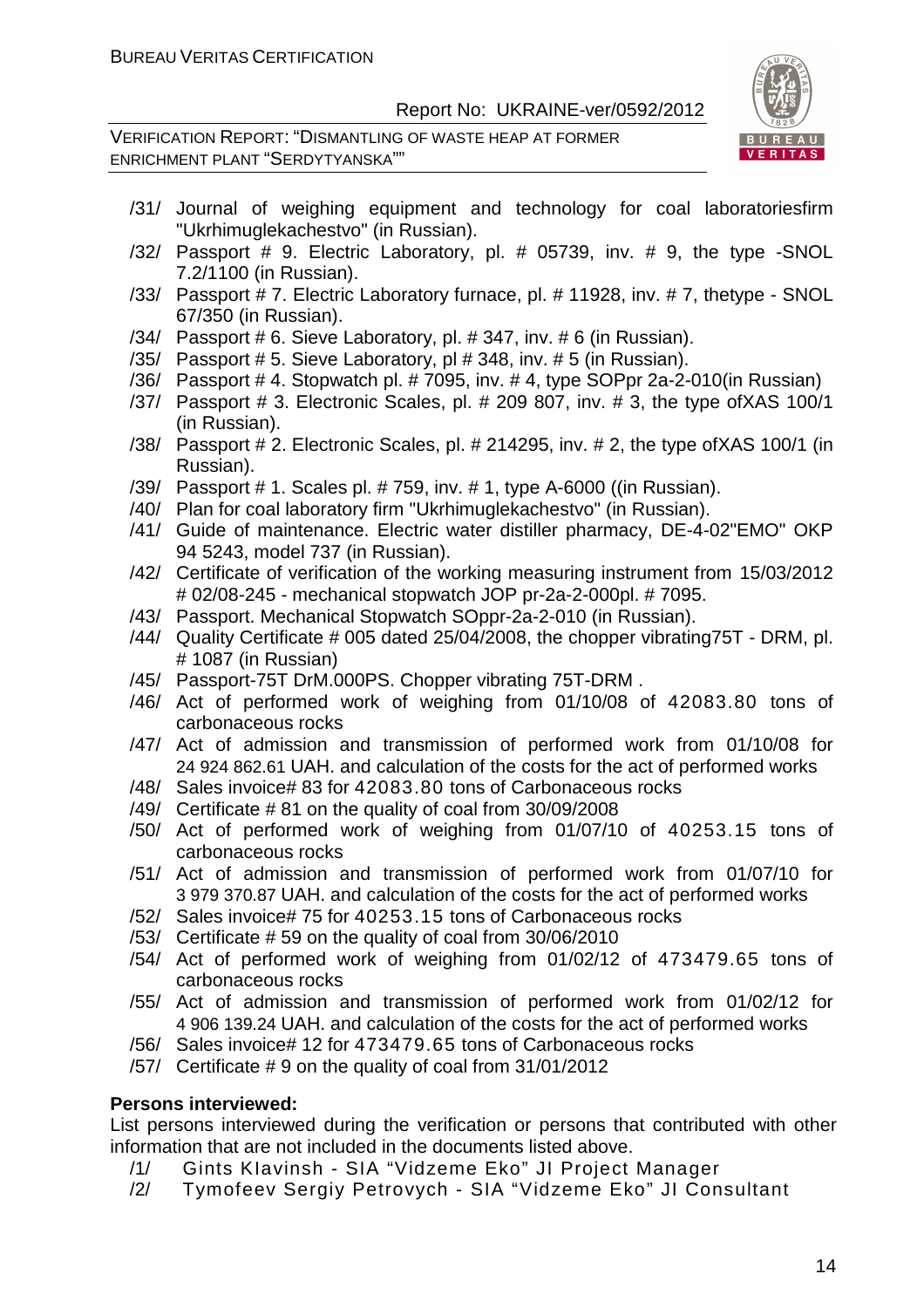VERIFICATION REPORT: "DISMANTLING OF WASTE HEAP AT FORMER ENRICHMENT PLANT "SERDYTYANSKA""



- /3/ Stah Yuri Mykhailovych SIA "Vidzeme Eko" JI Consultant
- /4/ Berestova Irina Ivanivna subcontractor of PE PCF "Altair-2007" PE "ICC Ukrhimuglekachestvo" Head of Laboratory, subcontractor of PE PCF "ALTAIR 2007"
- /5/ Volodymyr Anatoliyovych Yaroviy subcontractor of PE PCF "ALTAIR 2007", "Plastmontazh" Ltd Production Manager,
- /6/ Mikhail Alexandrovich Gorbenko subcontractor of PE PCF "ALTAIR 2007", TK "TEHPROM" Ltd manager of industrial department,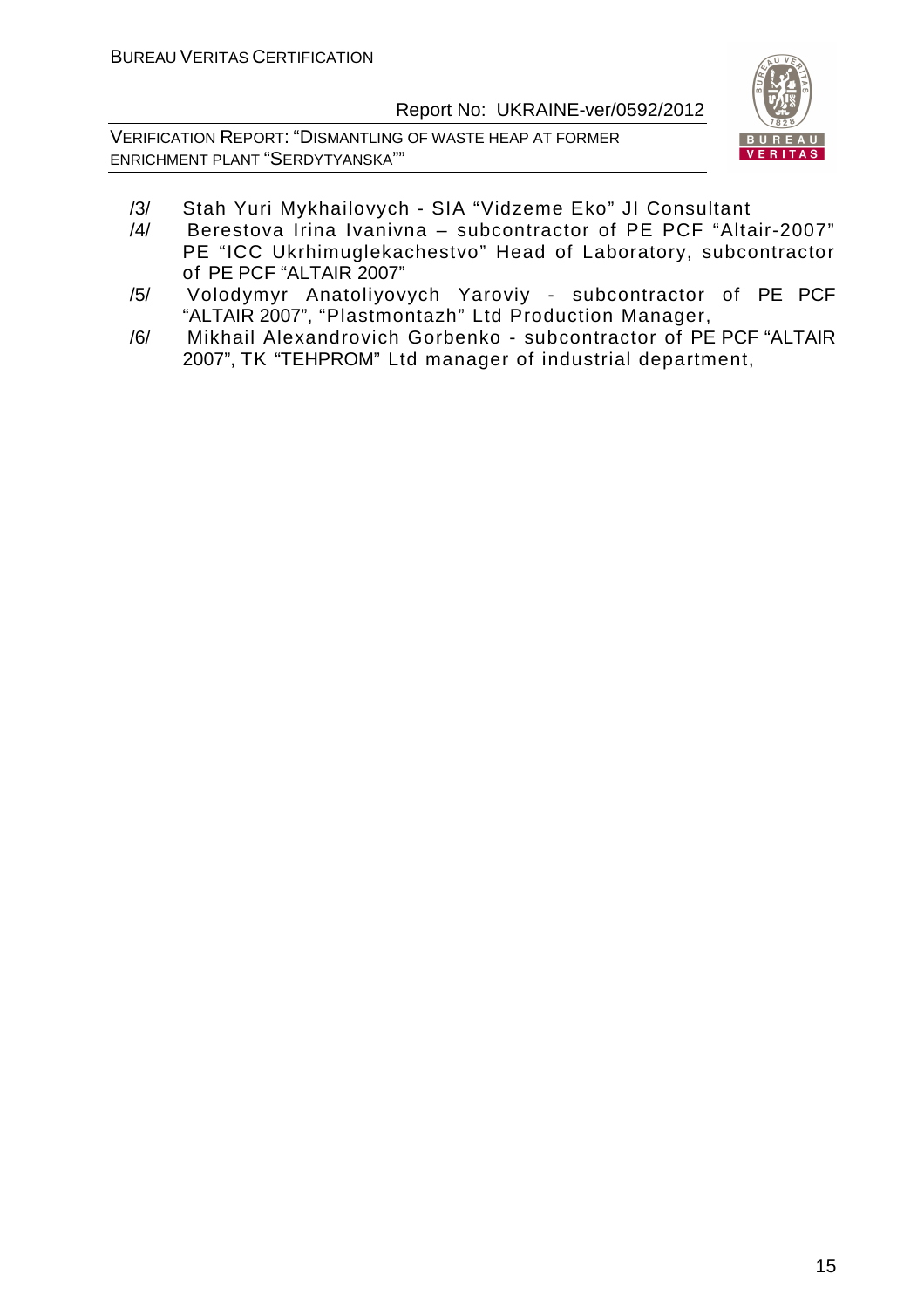#### VERIFICATION REPORT: "DISMANTLING OF WASTE HEAP AT FORMER ENRICHMENT PLANT "SERDYTYANSKA""



#### APPENDIX A: VERIFICATION PROTOCOL

#### **VERIFICATION PROTOCOL**

#### **Check list for verification, according to the JOINT IMPLEMENTATION DETERMINATION AND VERIFICATION MANUAL (Version 01)**

| <b>DVM</b><br>Paragra | <b>Check Item</b>                                                                                                                                                                                                                                                                 | <b>Initial finding</b>                                                                                                                                                                                                                                                                                                                                     | <b>Draft</b><br><b>Conclusio</b>      | <b>Final</b><br><b>Conclusio</b> |
|-----------------------|-----------------------------------------------------------------------------------------------------------------------------------------------------------------------------------------------------------------------------------------------------------------------------------|------------------------------------------------------------------------------------------------------------------------------------------------------------------------------------------------------------------------------------------------------------------------------------------------------------------------------------------------------------|---------------------------------------|----------------------------------|
| ph                    |                                                                                                                                                                                                                                                                                   |                                                                                                                                                                                                                                                                                                                                                            | $\mathsf{n}$                          | $\mathsf{n}$                     |
|                       | <b>Project approvals by Parties involved</b>                                                                                                                                                                                                                                      |                                                                                                                                                                                                                                                                                                                                                            |                                       |                                  |
| 90                    | Has the DFPs of at least one Party<br>involved, other than the host Party,<br>issued a written project approval when<br>submitting the first verification report to<br>the secretariat for publication in<br>accordance with paragraph 38 of the JI<br>guidelines, at the latest? | Proposed project has been approved by Party-<br>buyer of ERUs, Republic of Latvia. Letter of<br>Approval #12.2-02/10786 dated 25/07/2012 has<br>been issued from Ministry of Environmental<br>Protection and regional development of Republic<br>of Latvia<br>CAR01<br>Please provide in the section A.6 of the MR written<br>approval from the Host Party | CAR01                                 | <b>OK</b>                        |
| 91                    | Are all the written project approvals by<br>Parties involved unconditional?                                                                                                                                                                                                       | Written approval from the second party involved is<br>unconditional                                                                                                                                                                                                                                                                                        | <b>OK</b>                             | <b>OK</b>                        |
|                       | <b>Project implementation</b>                                                                                                                                                                                                                                                     |                                                                                                                                                                                                                                                                                                                                                            |                                       |                                  |
| 92                    | Has the project been implemented in<br>accordance with the PDD regarding<br>which the determination has been<br>deemed final and is so listed on the<br>UNFCCC JI website?                                                                                                        | The project has been implemented in accordance<br>with the PDD which the determination has been<br>deemed final<br><u>CAR02</u><br>Section A.7 of the MR indicates that monitoring<br>was provided and ERUs has been calculated for 6<br>month in 2012 year, but MR indicates that                                                                         | CAR <sub>02</sub><br>CL <sub>01</sub> | OK.<br><b>OK</b>                 |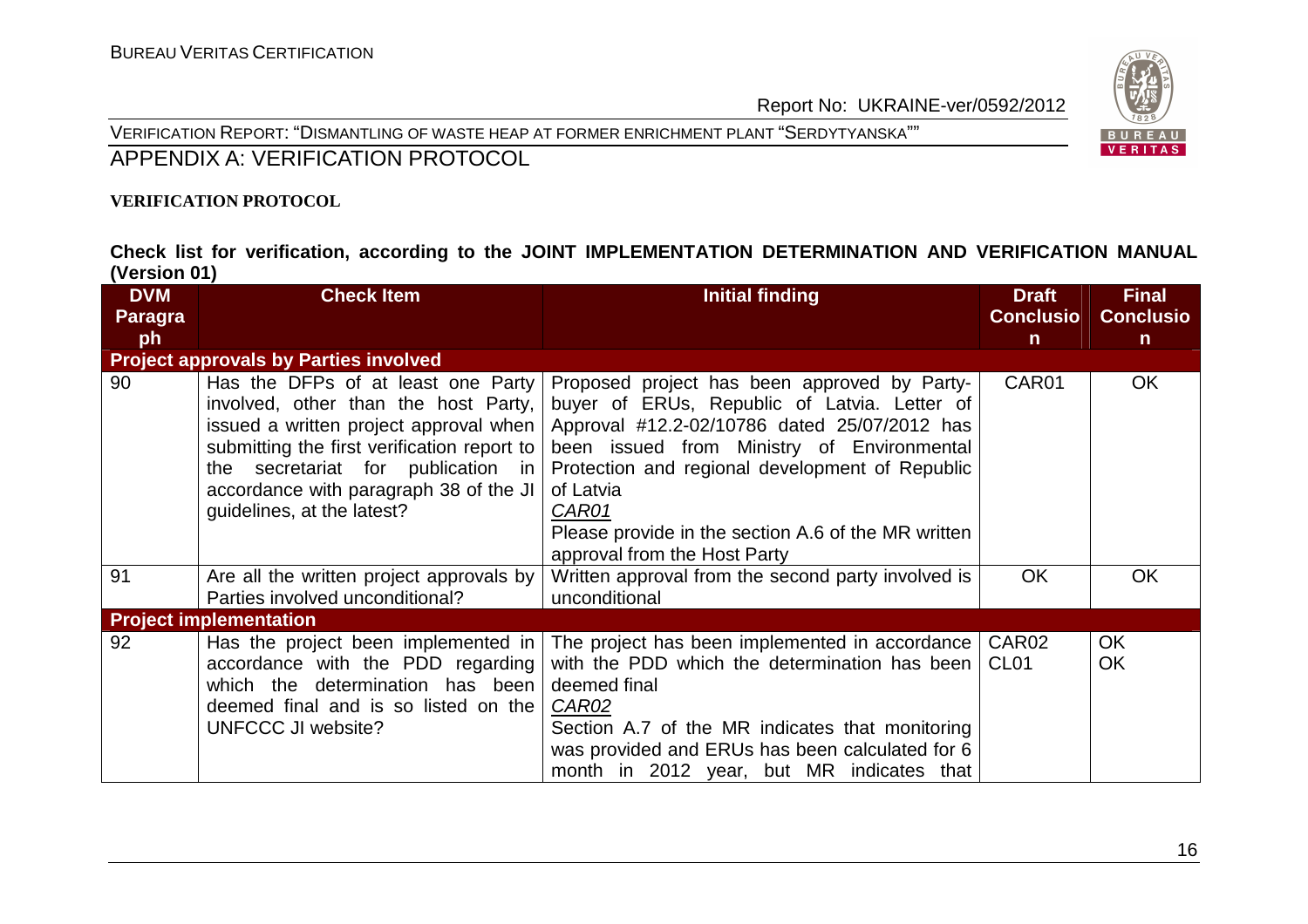

| VERIFICATION REPORT: "DISMANTLING OF WASTE HEAP AT FORMER ENRICHMENT PLANT "SERDYTYANSKA""<br>BUREAU |                                                                                                                                                                                                                                                                                                                                                                         |                                                                                                                                                                                                                       |                                                  |                                                  |
|------------------------------------------------------------------------------------------------------|-------------------------------------------------------------------------------------------------------------------------------------------------------------------------------------------------------------------------------------------------------------------------------------------------------------------------------------------------------------------------|-----------------------------------------------------------------------------------------------------------------------------------------------------------------------------------------------------------------------|--------------------------------------------------|--------------------------------------------------|
| <b>DVM</b><br><b>Paragra</b><br>ph                                                                   | <b>Check Item</b>                                                                                                                                                                                                                                                                                                                                                       | <b>Initial finding</b>                                                                                                                                                                                                | <b>Draft</b><br><b>Conclusio</b><br>$\mathsf{n}$ | <b>Final</b><br><b>Conclusio</b><br>$\mathsf{n}$ |
|                                                                                                      |                                                                                                                                                                                                                                                                                                                                                                         | monitoring period finished 31/03/2012. Please<br>correct this discrepancy<br>CL <sub>01</sub><br>Please add information on project activity stops or<br>technical disasters influencing the project activity<br>level |                                                  |                                                  |
| 93                                                                                                   | What is the status of operation of the<br>project during the monitoring period?                                                                                                                                                                                                                                                                                         | <b>CAR03</b><br>Please note in the MR that project equipment used<br>for rock mass sorting has not been replaced during<br>the monitoring period and additional equipment<br>has not been installed                   | CAR03                                            | <b>OK</b>                                        |
|                                                                                                      | <b>Compliance with monitoring plan</b>                                                                                                                                                                                                                                                                                                                                  |                                                                                                                                                                                                                       |                                                  |                                                  |
| 94                                                                                                   | Did the monitoring occur in accordance<br>with the monitoring plan included in the<br>PDD regarding which the determination<br>has been deemed final and is so listed<br>on the UNFCCC JI website?                                                                                                                                                                      | The monitoring was carried in accordance with the<br>monitoring plan included in the PDD version 2.0<br>which the determination has been deemed final.                                                                | OK                                               | <b>OK</b>                                        |
| 95(a)                                                                                                | For calculating the emission reductions<br>or enhancements of net removals, were<br>key factors, e.g. those listed in 23 (b)<br>(i)-(vii) above, influencing the baseline<br>emissions or net removals and the<br>activity level of the project and the<br>emissions or removals as well as risks<br>associated with the project taken into<br>account, as appropriate? | Key factors influencing the baseline emissions and<br>project activity level, as risks associated with the<br>project, e.g. those listed in 23 (b) (i)-(vii) above,<br>are taken into account in appropriate way      | <b>OK</b>                                        | <b>OK</b>                                        |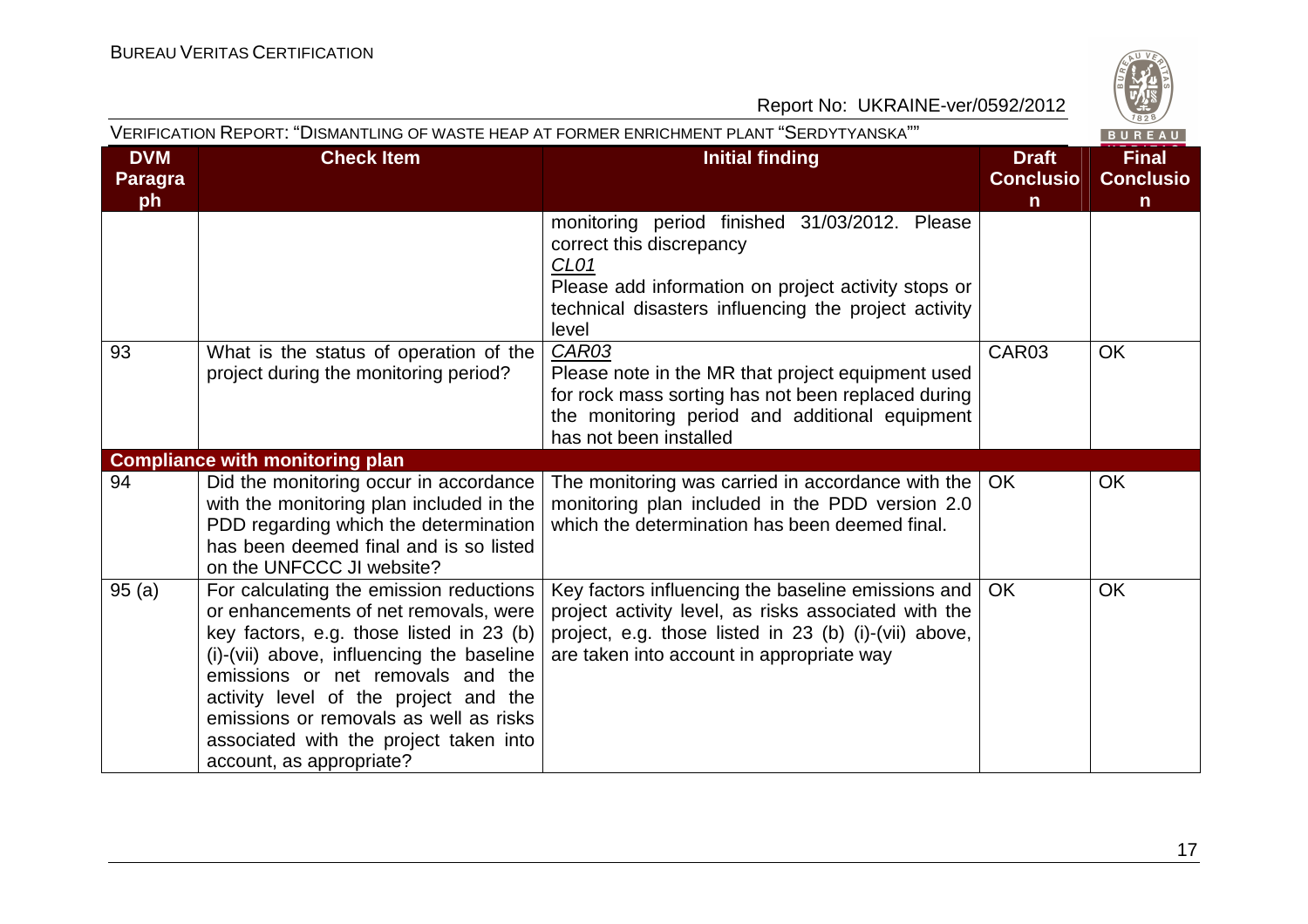

| VERIFICATION REPORT: "DISMANTLING OF WASTE HEAP AT FORMER ENRICHMENT PLANT "SERDYTYANSKA""<br>BUREAU |                                                                                                                                                                                                                                                                                                 |                                                                                                                                                                                                                                                                                                                                                                                                                                                                   |                                                  |                                                  |
|------------------------------------------------------------------------------------------------------|-------------------------------------------------------------------------------------------------------------------------------------------------------------------------------------------------------------------------------------------------------------------------------------------------|-------------------------------------------------------------------------------------------------------------------------------------------------------------------------------------------------------------------------------------------------------------------------------------------------------------------------------------------------------------------------------------------------------------------------------------------------------------------|--------------------------------------------------|--------------------------------------------------|
| <b>DVM</b><br><b>Paragra</b><br>ph                                                                   | <b>Check Item</b>                                                                                                                                                                                                                                                                               | <b>Initial finding</b>                                                                                                                                                                                                                                                                                                                                                                                                                                            | <b>Draft</b><br><b>Conclusio</b><br>$\mathsf{n}$ | <b>Final</b><br><b>Conclusio</b><br>$\mathsf{n}$ |
| 95(b)                                                                                                | Are data sources used for calculating<br>emission reductions or enhancements<br>of net removals clearly identified,<br>reliable and transparent?                                                                                                                                                | The data sources used for calculating emission<br>reductions are clearly identified, reliable and<br>transparent                                                                                                                                                                                                                                                                                                                                                  | <b>OK</b>                                        | <b>OK</b>                                        |
| 95(c)                                                                                                | Are emission factors, including default<br>emission factors, if used for calculating<br>emission<br>reductions<br>the<br>or<br>enhancements<br>of<br>removals,<br>net<br>balancing<br>selected<br>by<br>carefully<br>accuracy and reasonableness, and<br>appropriately justified of the choice? | The default emission factors used for calculating<br>emission reductions, such as emission factor for<br>electricity consumption, Emission factor for fugitive<br>methane emissions from coal mining, Carbon<br>Oxidation factor of coal, Carbon Oxidation factor of<br>diesel fuel. Selection of emission factors values<br>are selected by carefully balancing accuracy and<br>reasonableness,<br>of<br>them<br>and<br>choice<br>is<br>appropriately justified. | <b>OK</b>                                        | <b>OK</b>                                        |
| 95(d)                                                                                                | calculation<br>of<br>emission<br>the<br>ls.<br>reductions or enhancements of net<br>removals<br>based<br>on<br>conservative<br>assumptions and the most plausible<br>scenarios in a transparent manner?                                                                                         | The emission reductions calculation is based on<br>conservative assumptions and the most plausible<br>scenarios in a transparent manner                                                                                                                                                                                                                                                                                                                           | OK.                                              | <b>OK</b>                                        |
|                                                                                                      | Applicable to JI SSC projects only_Not applicable                                                                                                                                                                                                                                               |                                                                                                                                                                                                                                                                                                                                                                                                                                                                   |                                                  |                                                  |
|                                                                                                      | Applicable to bundled JI SSC projects only_Not applicable                                                                                                                                                                                                                                       |                                                                                                                                                                                                                                                                                                                                                                                                                                                                   |                                                  |                                                  |
| <b>Revision of monitoring plan</b>                                                                   |                                                                                                                                                                                                                                                                                                 |                                                                                                                                                                                                                                                                                                                                                                                                                                                                   |                                                  |                                                  |
|                                                                                                      | Applicable only if monitoring plan is revised by project participant                                                                                                                                                                                                                            |                                                                                                                                                                                                                                                                                                                                                                                                                                                                   |                                                  |                                                  |
| 99(a)                                                                                                | Did the project participants provide an $\vert$ Not applicable<br>appropriate<br>justification<br>for<br>the<br>proposed revision?                                                                                                                                                              |                                                                                                                                                                                                                                                                                                                                                                                                                                                                   | <b>Not</b><br>applicable                         | <b>Not</b><br>applicable                         |
| 99(b)                                                                                                | Does the proposed revision improve   Not applicable                                                                                                                                                                                                                                             |                                                                                                                                                                                                                                                                                                                                                                                                                                                                   | <b>Not</b>                                       | <b>Not</b>                                       |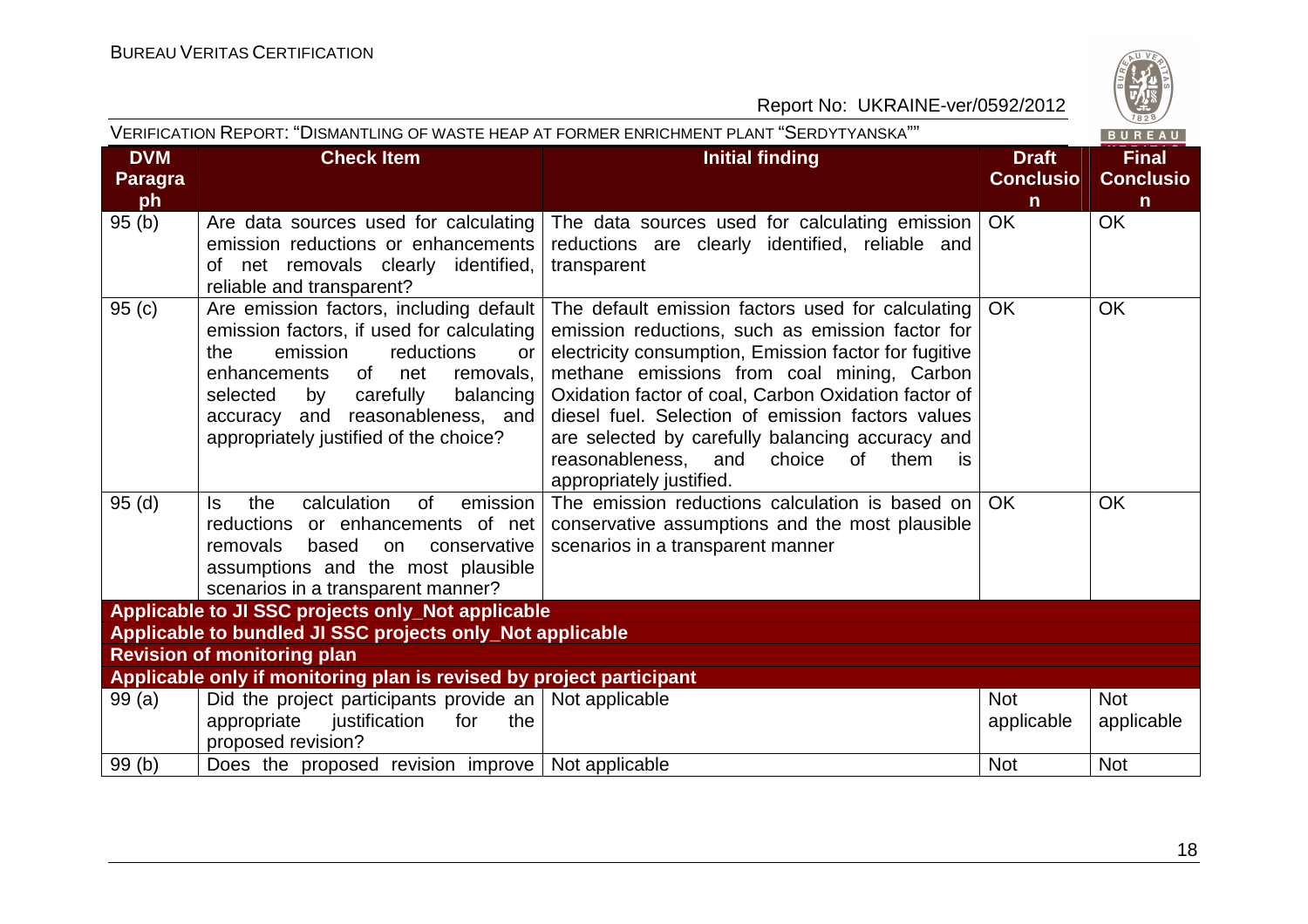

|                                    |                                                                                                                                                                                                                                                        | Report No: UKRAINE-ver/0592/2012                                                                                                                                                                                                                                                                               |                                       | $\frac{42}{1828}$                                |
|------------------------------------|--------------------------------------------------------------------------------------------------------------------------------------------------------------------------------------------------------------------------------------------------------|----------------------------------------------------------------------------------------------------------------------------------------------------------------------------------------------------------------------------------------------------------------------------------------------------------------|---------------------------------------|--------------------------------------------------|
|                                    |                                                                                                                                                                                                                                                        | VERIFICATION REPORT: "DISMANTLING OF WASTE HEAP AT FORMER ENRICHMENT PLANT "SERDYTYANSKA""                                                                                                                                                                                                                     |                                       | BUREAU                                           |
| <b>DVM</b><br><b>Paragra</b><br>ph | <b>Check Item</b>                                                                                                                                                                                                                                      | <b>Initial finding</b>                                                                                                                                                                                                                                                                                         | <b>Draft</b><br><b>Conclusio</b><br>n | <b>Final</b><br><b>Conclusio</b><br>$\mathsf{n}$ |
|                                    | the accuracy and/or applicability of<br>information collected compared to the<br>monitoring<br>plan<br>without<br>original<br>changing conformity with the relevant<br>regulations<br>for<br>rules<br>and<br>the<br>establishment of monitoring plans? |                                                                                                                                                                                                                                                                                                                | applicable                            | applicable                                       |
| <b>Data management</b>             |                                                                                                                                                                                                                                                        |                                                                                                                                                                                                                                                                                                                |                                       |                                                  |
| 101(a)                             | Is the implementation of data collection<br>procedures in accordance with the<br>monitoring plan, including the quality<br>control<br>quality<br>and<br>assurance<br>procedures?                                                                       | The implementation of data collection procedures<br>is in accordance with the monitoring plan<br>described in the determined PDD, including the<br>quality control and quality assurance procedures                                                                                                            | <b>OK</b>                             | <b>OK</b>                                        |
| 101(b)                             | Is the function of the monitoring<br>calibration<br>equipment, including<br>its<br>status, in order?                                                                                                                                                   | CAR04<br>MR indicates that power meter HIK 2303 APT 1<br>s/n 0065315 was installed 30/10/2011. Please add<br>information on power meter, working before HIK<br>2303 APT 1 s/n 0065315<br>Also, please add information on measuring<br>devices used for rock mass moisture measuring<br>(sieves and hygrometer) | CAR04                                 | <b>OK</b>                                        |
| 101(c)                             | Are the evidence and records used for<br>monitoring<br>maintained<br>the<br>in<br>a<br>traceable manner?                                                                                                                                               | The evidences and records are used for the<br>monitoring are maintained in a traceable manner                                                                                                                                                                                                                  | <b>OK</b>                             | <b>OK</b>                                        |
| $101$ (d)                          | Is the data collection and management<br>system for the project in accordance<br>with the monitoring plan?                                                                                                                                             | Data collection and management system for the<br>project is in accordance with the monitoring plan<br>included in the determined PDD                                                                                                                                                                           | <b>OK</b>                             | OK                                               |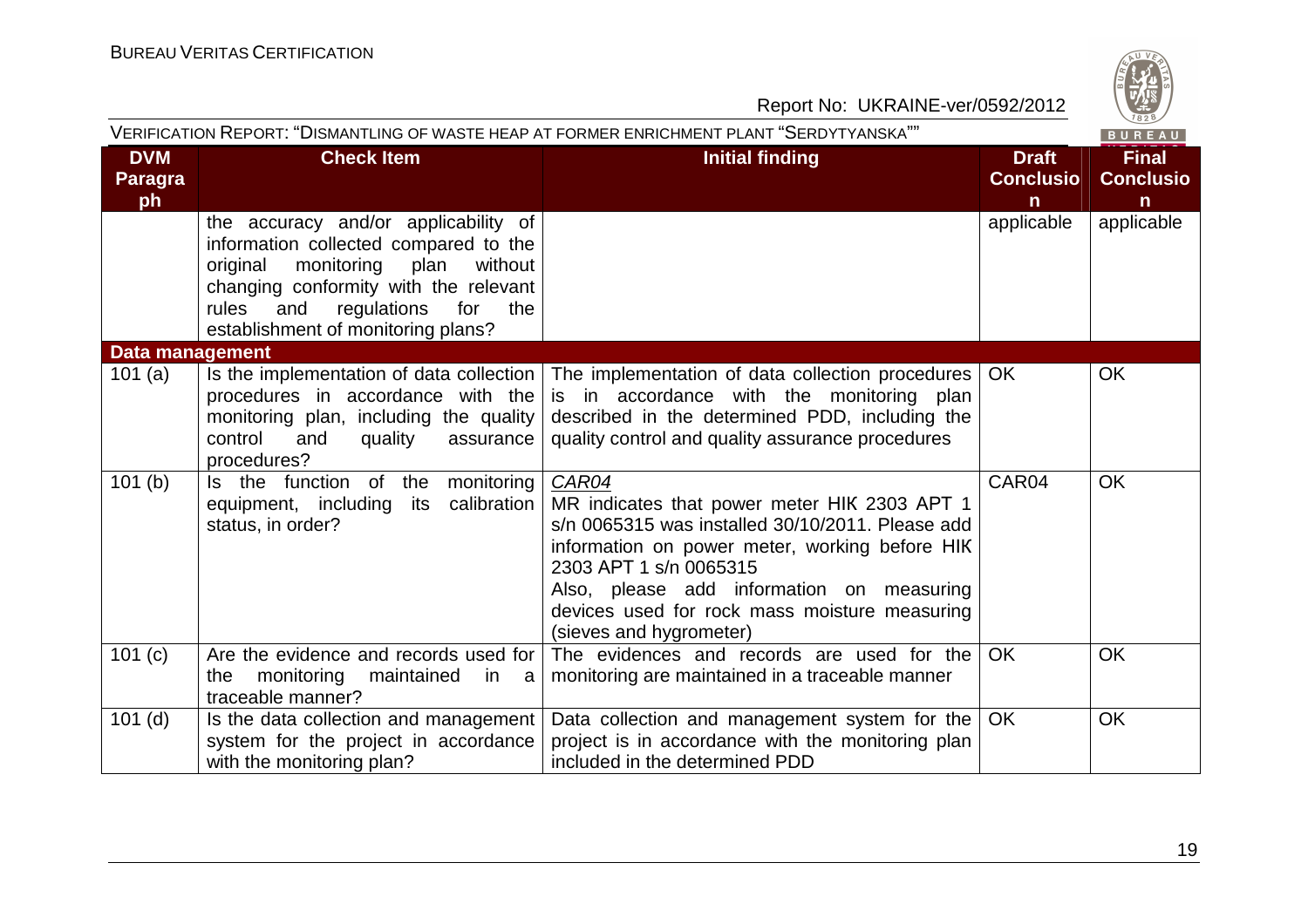

| VERIFICATION REPORT: "DISMANTLING OF WASTE HEAP AT FORMER ENRICHMENT PLANT "SERDYTYANSKA""          |                   |                 | BUREAU           |                  |
|-----------------------------------------------------------------------------------------------------|-------------------|-----------------|------------------|------------------|
| <b>DVM</b>                                                                                          | <b>Check Item</b> | Initial finding | <b>Draft</b>     | <b>Final</b>     |
| Paragra                                                                                             |                   |                 | <b>Conclusio</b> | <b>Conclusio</b> |
| <b>ph</b>                                                                                           |                   |                 |                  |                  |
| Verification regarding programmes of activities (additional elements for assessment) Not applicable |                   |                 |                  |                  |
| Applicable to sample-based approach only_Not applicable                                             |                   |                 |                  |                  |

#### **Table 2 Resolution of Corrective Action and Clarification Requests**

| Draft report clarification and corrective<br>action requests by verification team            | Ref. to<br>checklis<br>questio<br>n in<br>table 1 | <b>Verification team conclusion</b><br>participant<br><b>Summary</b><br>project<br><b>of</b><br>response                                                                                                                                                                                                                                                                                                                              |
|----------------------------------------------------------------------------------------------|---------------------------------------------------|---------------------------------------------------------------------------------------------------------------------------------------------------------------------------------------------------------------------------------------------------------------------------------------------------------------------------------------------------------------------------------------------------------------------------------------|
| CAR01<br>Please provide in the section A.6 of the MR<br>written approval from the Host Party | 90                                                | The Project has been approved by<br>Both Parties Involved, Letter of<br>Approval #2216/23/7 dated<br>14/08/2012 issued by State<br>Environment Investment Agency of<br>Ukraine. Letter of Approval #12.2-<br>The issue is closed<br>02/10786 dated 25/07/2012 issued by<br>Ministry of Environmental protection<br>and regional development of Republic<br>Latvia. Relevant information added in<br>the Monitoring Report version 2.0 |